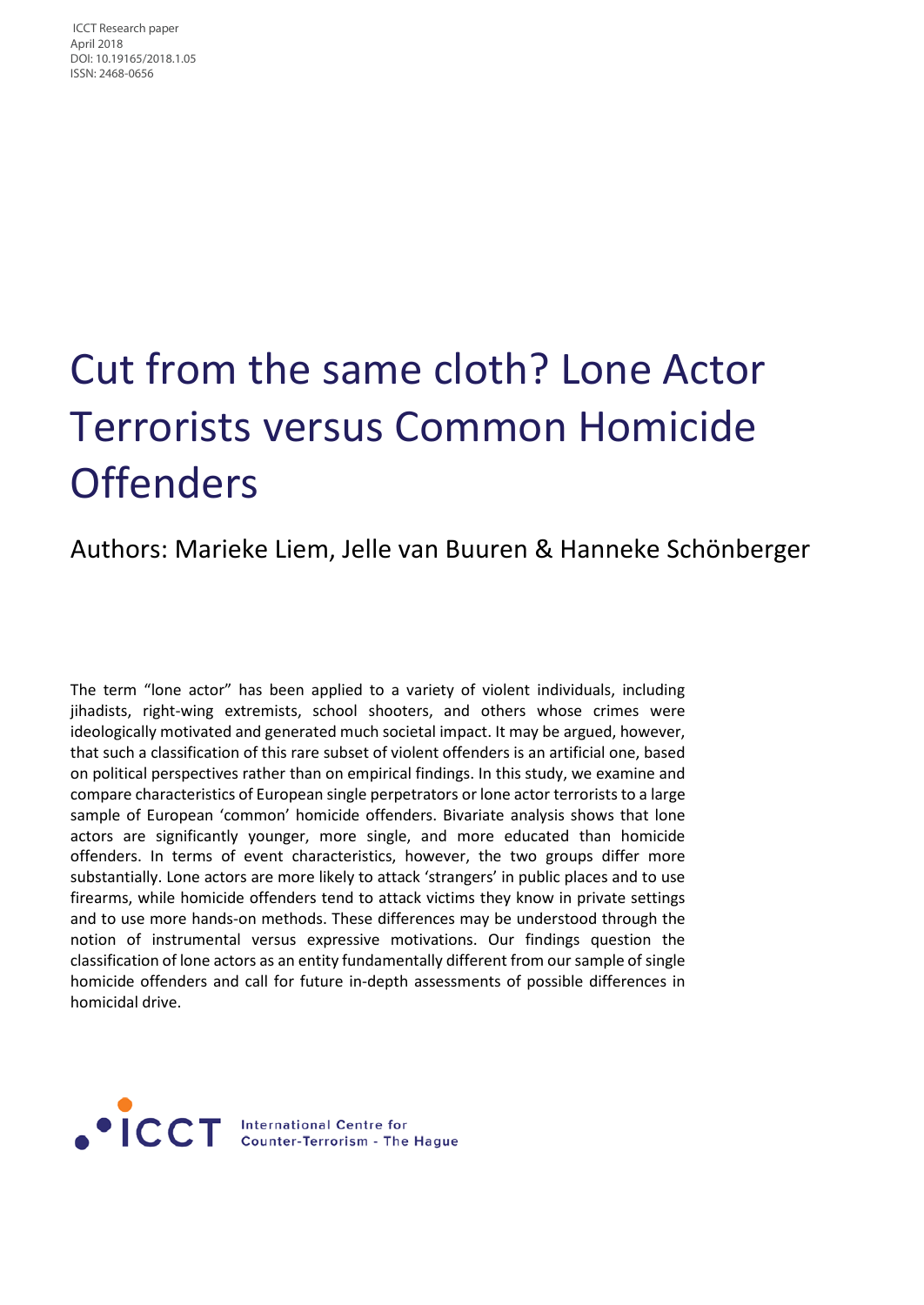

## Background

Perhaps one of the most puzzling and unpredictable forms of terrorism constitutes violent acts committed by a single individual.<sup>[1](#page-1-0)</sup> Lone actor terrorists are perceived as presenting acute challenges for law enforcement practitioners in detection and disruption. [2](#page-1-1) Policy-makers and practitioners across Europe have recognized the prominent place of lone actors in the current terrorist-threat landscape. Although lone actor terrorism in Europe is considered to be a rare phenomenon, in recent years the number of plots seems to be on the rise. Over a fifteen-year study period (2000-2014), there has been a noticeable increase in lone actor terrorism across Europe, albeit not always causing injuries and fatalities.<sup>[3](#page-1-2)</sup> Nonetheless, some recent lethal attacks – all in 2017 – in London (May 22nd, June 3nd, June 19th), Manchester (May 22nd), Paris (April 20th), Stockholm (April 7th) and Barcelona (August, 17th) continue to raise concerns for politicians, law enforcement and society at large.

Definitions of lone actor violence include elements that refer to the "lone" character of the perpetrator(s), the threat or use of political violence, and the absence of direct support and command from a wider network.<sup>[4](#page-1-3)</sup> Scholars, however, tend to interpret the "lone" characteristic quite differently, as definitions of lone actors have spanned from independently operating individuals, [5](#page-1-4) solo-actor terrorists (acting alone, but directed and controlled by a larger organization), lone-dyads (a group of two individuals),<sup>[6](#page-1-5)</sup> to small cells (dyads or triads).<sup>[7](#page-1-6)</sup> In this study, we will focus exclusively on single perpetrators, preparing and carrying out the attack alone.

Even though the expression "lone actor" has mostly been linked to perpetrators of terrorism, it also includes school shooters as well as others whose crimes were ideologically motivated and generated much societal impact. [8](#page-1-7) Similar to homicide offender populations, lone actors constitute a diverse group when considering the type of violence perpetrated and underlying motivation or ideology.[9](#page-1-8) The European Terrorism Situation and Trend Report distinguishes six types of lone actors based on ideology: religiously-inspired, right-wing, left-wing, ethno-nationalist and separatist, single issue and school-attackers.<sup>[10](#page-1-9)</sup> Disaggregating the lone actor population by type is relevant when interpreting and comparing findings. Some studies on lone actors cover a mix of types, while other studies focus on one type of actor specifically. Given the low incidence

<sup>………………………………………………………………………………………………………………………</sup>

<span id="page-1-0"></span><sup>1</sup> Edwin Bakker and Beatrice De Graaf, "Lone Wolves: How to Prevent this Phenomenon?" Paper presented at the Expert Meeting "Lone Wolves", International Centre for Counter Terrorism – The Hague (November 2010): 2 [\(http://www.icct.nl/download/file/ICCTBakker-deGraaf-EM-Paper-Lone-Wolves.pdf\).](http://www.icct.nl/download/file/ICCTBakker-deGraaf-EM-Paper-Lone-Wolves.pdf)

<span id="page-1-2"></span><span id="page-1-1"></span><sup>&</sup>lt;sup>2</sup> Clare Ellis et al., "Lone Actor Terrorism: Final Report." RUSI Countering Lone-Actor Terrorism Series (2016).

<sup>3</sup> Clare Ellis et al., "Lone-Actor Terrorism: Analysis Paper." RUSI Countering Lone-Actor Terrorism Series (2016).

<sup>4</sup> Ramon Spaaij and Mark Hamm, "Key Issues and Research Agendas in Lone Wolf Terrorism." *Studies in Conflict & Terrorism* 38, no. 3 (2015).

<span id="page-1-4"></span><span id="page-1-3"></span><sup>5</sup> Bart Schuurman et al., "Lone Actor Terrorist Attack Planning and Preparation: A Data-Driven Analysis." *Journal of Forensic Sciences* (2017)*;* Ramon Spaaij*, Understanding Lone Wolf Terrorism: Global patterns, Motivations and Prevention* (Springer Science & Business Media, 2011).

<span id="page-1-5"></span><sup>6</sup> Emily Corner, Paul Gill and Oliver Mason, "Mental Health Disorders and the Terrorist: A Research Note Probing Selection Effects and Disorder Prevalence." *Studies in Conflict & Terrorism* 39, no. 6 (2016); Raffaello Pantucci, "A Typology of Lone Wolves: Preliminary Analysis of Lone Islamist Terrorists." International Centre for the Study of Radicalisation and Political Violence – London (2011).

<span id="page-1-6"></span><sup>7</sup> Edwin Bakker and Jeanine de Roy van Zuijdewijn, "Lone-Actor Terrorism. Definitional Workshop." RUSI Countering Lone-Actor Terrorism Series No.2. (2016).; Marieke Liem et al., "European Lone Actors versus 'Common' Homicide Offenders: An Empirical Analysis." *Homicide Studies* 22, no. 1 (2017).

<span id="page-1-7"></span><sup>8</sup> Jeanine De Roy van Zuijdewijn and Edwin Bakker, "Lone-Actor Terrorism: Policy Paper 1: Personal Characteristics of Lone-Actor Terrorists." RUSI Countering Lone-Actor Terrorism Series (2016); Paul Gill, John Horgan and Paige Deckert. "Bombing Alone: Tracing the Motivations and Antecedent Behaviors of Lone‐Actor Terrorists." *Journal of Forensic Sciences* 59 no. 2 (2014).

<span id="page-1-9"></span><span id="page-1-8"></span><sup>&</sup>lt;sup>9</sup> Ellis et al., "Analysis Paper."; Gill et al., "Bombing Alone."

<sup>10</sup> Europol, *The European Terrorism Situation and Trend Report* (The Hague: Europol, 2016).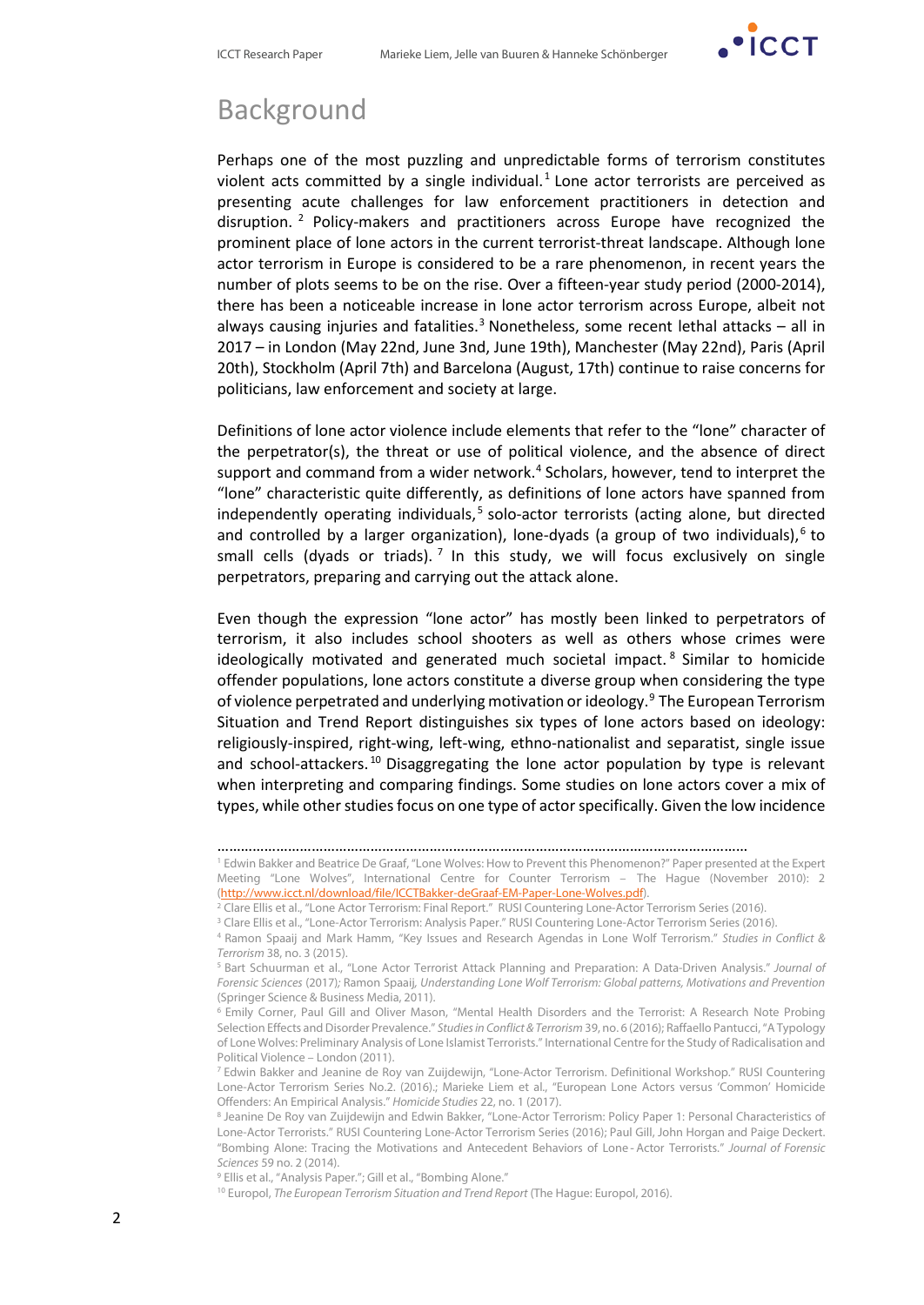

of lone actor events, large sample sizes are needed to achieve validity of findings. When it comes to ideology, both in the United States and in Europe,<sup>[11](#page-2-0)</sup> right-wing and religiously inspired attacks are found to be the most prevalent groups of (lone) terrorists.

To increase our understanding of European lone actors, there is a need for more quantitative and comparative criminological research on (various types of) lone actors versus perpetrators of other types of serious violence not directly linked to terrorism, such as 'common' non-ideologically motivated homicide offenders. Such comparative analyses could greatly benefit terrorism studies.<sup>[12](#page-2-1)</sup> So far, with few exceptions,  $13$ quantitative studies comparing (European) lone actors to homicide offenders are rare. Up till now, from a criminological perspective, we do not know to what extent lone actors and their crimes should be understood as a separate group in terms of event and personal characteristics, or as similar to other types of violent offenders. There are several reasons why we should address this dearth of criminological attention, particularly by homicide researchers, to terrorism. First, like terrorism, homicide is a socially constructed phenomenon.<sup>[14](#page-2-3)</sup> The way in which terrorism or homicide is defined is largely dependent on time period and context. [15](#page-2-4) Second, homicide and terrorism are similar in that they can either be symbolic or strategic. Third, for both, we frequently do not know the identity of the perpetrator(s). And, without this knowledge, as Young and Kearns (2017) put forward, how do we then classify lethal attacks as either homicide or terrorism?[16](#page-2-5) This may be particularly relevant in the case of lone actor attacks with a low fatality rate.[17](#page-2-6) Finally, homicide researchers actually have a long history of examining rare forms of violence, and have noted the importance of considering the heterogeneity in homicide motives.<sup>[18](#page-2-7)</sup>

Building on this context, our study seeks to quantitatively compare lone actors to 'common' homicide offenders in Europe. To the best of our knowledge, until now there have been no prior empirical studies that compared homicides committed by European lone actor terrorists to 'common' homicide offenders in Europe.

## Data sources of Lone Actor Terrorism

So far, four datasets have allowed for empirical, quantitative assessment of lone actor terrorism. First, one of the most comprehensive databases is the American Lone Wolf

<sup>17</sup> Ibid.

<sup>………………………………………………………………………………………………………………………</sup>

<span id="page-2-0"></span><sup>11</sup> Robert A. Fein and Bryan Vossekuil, "Assassination in the United States: An Operational Study of Recent Assassins, Attackers, and Near-Lethal Approachers." *Journal of Forensic Sciences* 44, no. 2 (1999); Gill et al., "Bombing Alone"; Spaaij and Hamm, "Key Issues and Research Agendas."; De Roy van Zuijdewijn and Bakker, "Personal Characteristics of Lone

<span id="page-2-1"></span>Actor Terrorists."; Liem et al. "European Lone Actors versus 'Common' Homicide Offenders."<br><sup>12</sup> Jan Leenaars and Alistair Reed. "Understanding Lone Wolves: Towards a Theoretical Framework for Comparative Analysis." The International Centre for Counter-Terrorism – The Hague (2016).

<span id="page-2-2"></span><sup>&</sup>lt;sup>13</sup> Joel Cappelan, "Lone Wolf Terrorist or Deranged Shooter? A Study of Ideological Active Shooter Events in the United States, 1970–2014." *Studies in Conflict & Terrorism* 38, no.6 (2015); Jeff Gruenewald, "A Comparative Examination of Far-Right Extremist Homicide Events." *Homicide Studies* 15 (2011); Jeff Gruenewald and William Alex Pridemore, "A Comparison of Ideologically-Motivated Homicides from the New Extremist Crime Database and Homicides from the Supplementary Homicide Reports Using Multiple Imputation by Chained Equations to Handle Missing Values." *Journal of Quantitative Criminology* 28, no. 1 (2012); John Horgan et al., "Across the Universe? A Comparative Analysis of Violent Behavior and Radicalization Across Three Offender Types with Implications for Criminal Justice Training and Education." U.S. Department of Justice (2016).

<sup>14</sup> Fiona Brookman, *Understanding Homicide* (London: Sage, 2005).

<span id="page-2-5"></span><span id="page-2-4"></span><span id="page-2-3"></span><sup>15</sup> Joseph Young and Erin Kearns, "Empirical Challenges to Studying Terrorism and Homicide," in *The Handbook of Homicide*, ed. Fiona Brookman, Edward R. Maguire and Mike Maguire (Chichester: Wiley Blackwell, 2017). <sup>16</sup> Ibid.

<span id="page-2-7"></span><span id="page-2-6"></span><sup>&</sup>lt;sup>18</sup> Robert L. Flewelling and Kirk R. Williams, "Categorizing Homicides: The Use of Disaggregated Data in Homicide Research," in *Homicide: A Sourcebook for Social Research*, eds. M. Dwayne Smith and Margaret Zahn (Thousand Oaks: Sage Publications, 1999). cf. Gary LaFree and Jeff Gruenewald, "The Intersection of Homicide, Terrorism, and Violent Extremism." *Homicide Studies* 22, no. 1 (2018).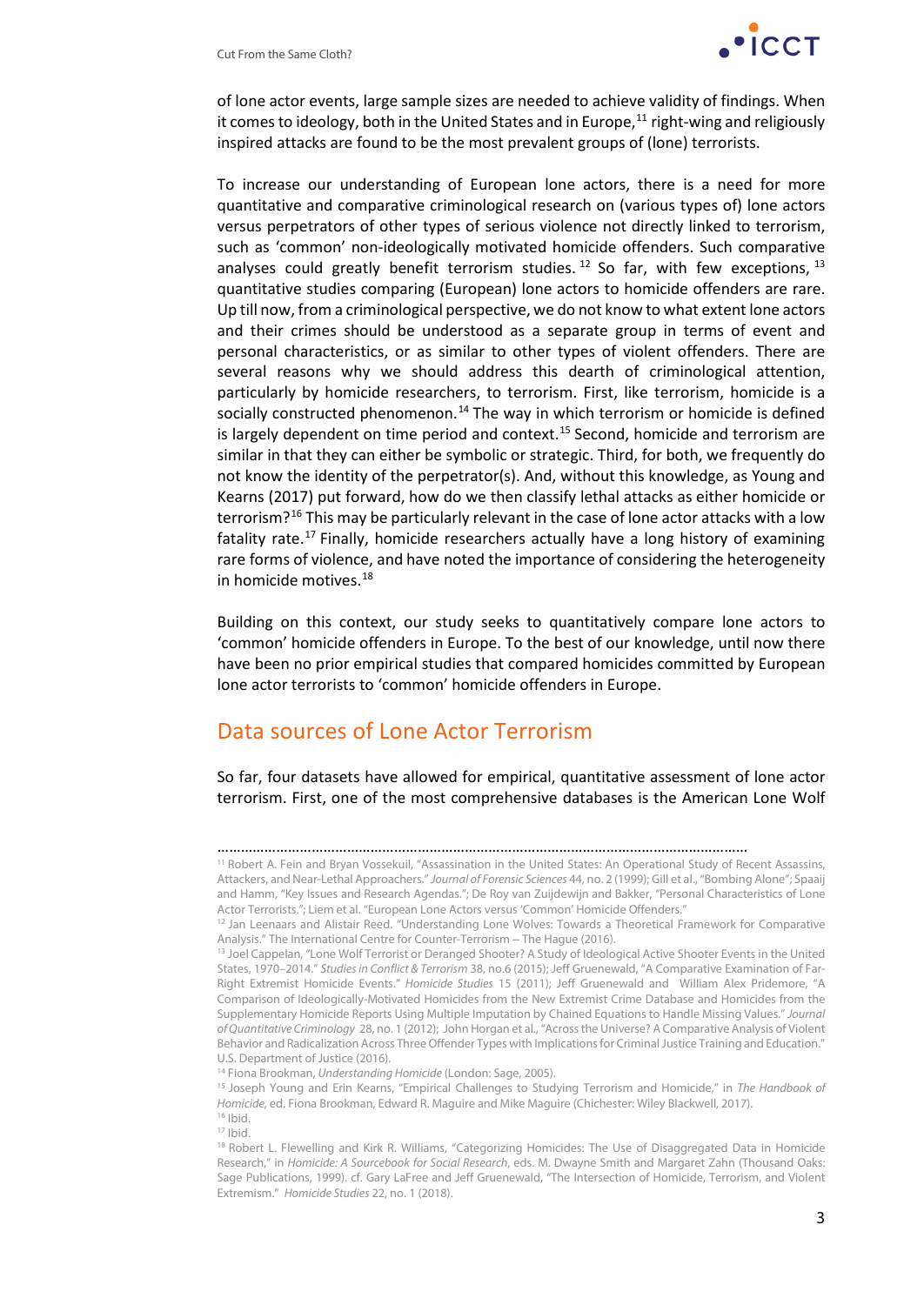

Terrorism Database (ALWTD), constructed and maintained by Hamm and Spaaij (2015).[19](#page-3-0) In the year 2015, this dataset included a total of 98 cases on lone actors in the United States, covering the period 1940-2013. Offenders who belonged to a terrorist organization or network are excluded from the dataset. Emphasizing that there is no single 'profile', the majority of the individuals in their dataset were unemployed, single White males with a criminal record. Compared to members of terrorist groups, the authors found lone actors to be older, less educated and more prone to mental illness.<sup>[20](#page-3-1)</sup>

A second large-scale dataset on so-called ideologically motivated homicide offenders constitutes Gruenewald and Pridemore's (2012) dataset of 108 far-right homicides based on the Extremist Crime Database (ECDB), a comprehensive open-source database that includes information on ideologically motivated homicides, regardless of motive, committed by domestic far-right extremists and terrorists in the United States between 1990 and 2008. $^{21}$  $^{21}$  $^{21}$  The authors found perpetrators of far-right terrorist homicide more likely to be single White males, mostly using firearms on victims who were strangers to them.

Other comparative research using the ECBD dataset on 139 attacks (47 loner/small cell, 92 group-motivated), also conducted by Gruenewald, Chermak and Freilich (2013), concentrated on distinguishing far-right lone actor homicides from other domestic far-right violence in the United States.<sup>[22](#page-3-3)</sup> Their findings showed that their sample of lone actors were "both different and surprisingly similar" to other far-rightists who had connections to extremist groups. Variables that significantly distinguished the far-rightist loners from far-rightists who did not act alone included a higher proportion of military backgrounds, the use of guns, on average being older, more likely to be single, more likely to suffer from a mental illness, and having a higher prevalence of suicide missions.<sup>[23](#page-3-4)</sup>

Third, Gill et al. (2014) were able to collect data on 119 US and European lone actor terrorists who committed an attack in the time period 1990-2012, and analyse the sociodemographic characteristics and antecedent behaviours leading up to their planning or conducting a terrorist event.<sup>[24](#page-3-5)</sup> Their sample included both individual terrorists (with and without command and control links) and isolated dyads. Data were retrieved from the Global Terrorism Database and open sources such as LexisNexis. Based on this dataset, lone actors were found to be mostly male, about half of them single, forty percent unemployed and about half of them socially isolated. As for ideological motivation, single-issue offenders were more likely to be mentally ill, previously convicted and socially isolated. Compared to other groups (single issue or Al-Qaeda related) in their study sample, right-wing offenders were more frequently unemployed. Al-Qaeda inspired lone actors were found to be younger than their lone actor counterparts. Further, a subgroup of 87 lone actors acting autonomously without any help or guidance from a group were more likely to have military experience, to hold single issue or rightwing beliefs, to experience social isolation or suffer from mental illness, compared to offenders in isolated dyads or lone actors trained or equipped by a group. Recently, Schuurman et al. (2017) performed an in-depth analysis on a subset of Gill et al.'s dataset focusing on attack planning and preparation of 55 lone actors.<sup>[25](#page-3-6)</sup> About half of them had

 $20$  Ibid.

 $23$  Ibid.

<sup>………………………………………………………………………………………………………………………</sup>

<span id="page-3-1"></span><span id="page-3-0"></span><sup>19</sup> Mark Hamm and Ramon Spaaij, "Lone Wolf Terrorism in America: Using Knowledge of Radicalization Pathways to Forge Prevention Strategies." US Department of Justice Report (2015).

<span id="page-3-5"></span><span id="page-3-4"></span><span id="page-3-3"></span><span id="page-3-2"></span><sup>&</sup>lt;sup>21</sup> Gruenewald and Pridemore, "A Comparison of Ideologically-Motivated Homicides."  $22$  Jeff Gruenewald, Steven Chermak and Joshua D. Freilich, "Distinguishing "Loner" Attacks from Other Domestic Extremist Violence." *Criminology & Public Policy* 12, no. 1 (2013).

<sup>&</sup>lt;sup>24</sup> Gill et al., "Bombing Alone."

<span id="page-3-6"></span><sup>25</sup> Schuurman et al., "Lone Actor Terrorist Attack Planning."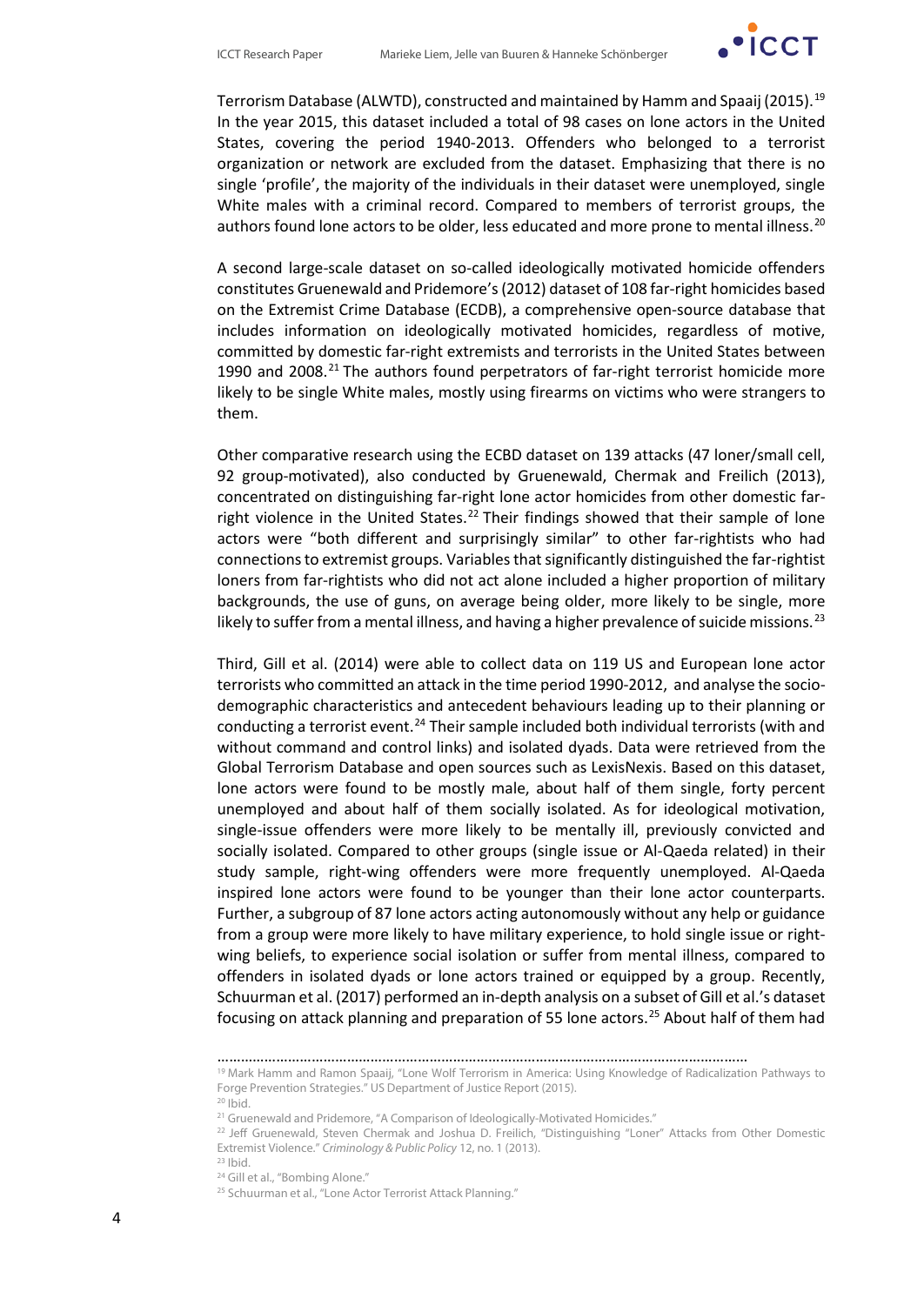

a history of violence and were generally poor at maintaining operational security. Surprisingly, these lone actors actually upheld social ties that were crucial to their adoption and maintenance of the motivation and capability to commit violence. Therefore, the authors argue for a re-evaluation of the "lone actor" concept.

A fourth dataset on lone-actor terrorists in Europe constitutes the recently constructed Countering Lone-Actor Terrorism (CLAT) Project.<sup>[26](#page-4-0)</sup> The researchers identified 120 cases of lone actor terrorism (single perpetrators and small cells) in Europe between 2000 and 2014 based on open source information and interviews with national security experts. Overall, European lone actors were predominantly male, in their 30s, and had completed at least secondary education. One third of the lone actors showed indications of previous violence. More than one third had an indication of mental illness, and one fifth of the lone actors was socially isolated. Given its European focus, in the study at hand we will partly rely on the data collected in the CLAT project, and use a subset of perpetrators who act alone.

#### Comparing lone actors to 'common' homicide offenders

Few studies have compared lone actor terrorism to other types of violence, political or otherwise. [27](#page-4-1) Much of the literature that does exist on lone actors focuses on psychological factors<sup>[28](#page-4-2)</sup> and, specifically, on individual personal or dispositional factors,<sup>[29](#page-4-3)</sup> but there is very little quantitative analysis, and even less comparative research, assessing lone actors versus non-ideologically motivated violent offenders, such as 'common' homicide offenders. [30](#page-4-4) Comparative research into lone actor terrorism mostly focuses on distinguishing lone actors from those who undergo radicalization in a group setting,<sup>[31](#page-4-5)</sup> or comparing lone actor terrorists with other violent individuals acting alone, such as so-called school shooters.<sup>[32](#page-4-6)</sup>

There are, however, some noteworthy comparative studies to be mentioned. These empirical studies compared ideologically motivated to non-ideologically motivated violent offenders; focusing on far-right extremists,<sup>[33](#page-4-7)</sup> and school shooters.<sup>[34](#page-4-8)</sup> However, these studies did not specifically focus on lone offenders. Gruenewald (2011), for example, studied 248 homicide events perpetrated by far-right extremists in the period 1990-2006 in the United States, using open sources and official data.<sup>[35](#page-4-9)</sup> Although not specifically focusing on lone actor terrorists, he assessed similarities and differences between far-right extremist homicide offenders and 'common' homicide offenders. A finding of interest was the relatively high proportion (more than half) of far-right

<sup>………………………………………………………………………………………………………………………</sup>

<sup>26</sup> Ellis et al., "Analysis Paper."

<span id="page-4-1"></span><span id="page-4-0"></span><sup>&</sup>lt;sup>27</sup> Randy Borum, Robert A. Fein and Bryan Vossekuil, "A Dimensional Approach to Analyzing Lone Offender Terrorism." *Aggression and Violent Behavior* 17, no. 5 (2012); Charles A. Eby, "The Nation that Cried Lone Wolf: A Data-Driven Analysis of Individual Terrorists in the United States Since 9/11." DTIC Document (2012); Gruenewald et al., "Distinguishing "Loner" Attacks."; Clark McCauley, Sophia Moskalenko and Benjamin van Son. "Characteristics of Lone-Wolf Violent Offenders: A Comparison of Assassins and School Attackers." *Perspectives on Terrorism* 7, no. 1 (2013); Spaaij, *Understanding Lone Wolf Terrorism*.

<span id="page-4-2"></span><sup>&</sup>lt;sup>28</sup> Eby, "The Nation that Cried Lone Wolf"; McCauley et al., "Characteristics of Lone-Wolf Violent Offenders."; Sophia Moskalenko and Clark McCauley, "The Psychology of Lone-Wolf Terrorism." *Counselling Psychology Quarterly* 24, no. 2 (2011); Jeff Victoroff, "The Mind of the Terrorist: A Review and Critique of Psychological Approaches." *Journal of Conflict Resolution* 49, no. 1 (2005).

<span id="page-4-3"></span><sup>&</sup>lt;sup>29</sup> Borum et al. "A Dimensional Approach."

<span id="page-4-4"></span><sup>&</sup>lt;sup>30</sup> Gruenewald et al., "Distinguishing "Loner" Attacks."

<span id="page-4-5"></span><sup>31</sup> Petter Nesser, "Research Note: Single Actor Terrorism: Scope, Characteristics and Explanations." *Perspectives on Terrorism* 6, no. 6 (2012); Spaaij and Hamm, "Key Issues and Research Agendas."

<span id="page-4-6"></span><sup>&</sup>lt;sup>32</sup> McCauley et al., "Characteristics of Lone-Wolf Violent Offenders."

<span id="page-4-7"></span><sup>&</sup>lt;sup>33</sup> Gruenewald, "A Comparative Examination of Far-Right Extremist Homicide Events."; Gruenewald and Pridemore, "A Comparison of Ideologically-Motivated Homicides."<br><sup>34</sup> Capellan, "Lone Wolf Terrorist or Deranged Shooter?"

<span id="page-4-9"></span><span id="page-4-8"></span><sup>&</sup>lt;sup>35</sup> Gruenewald, "A Comparative Examination of Far-Right Extremist Homicide Events."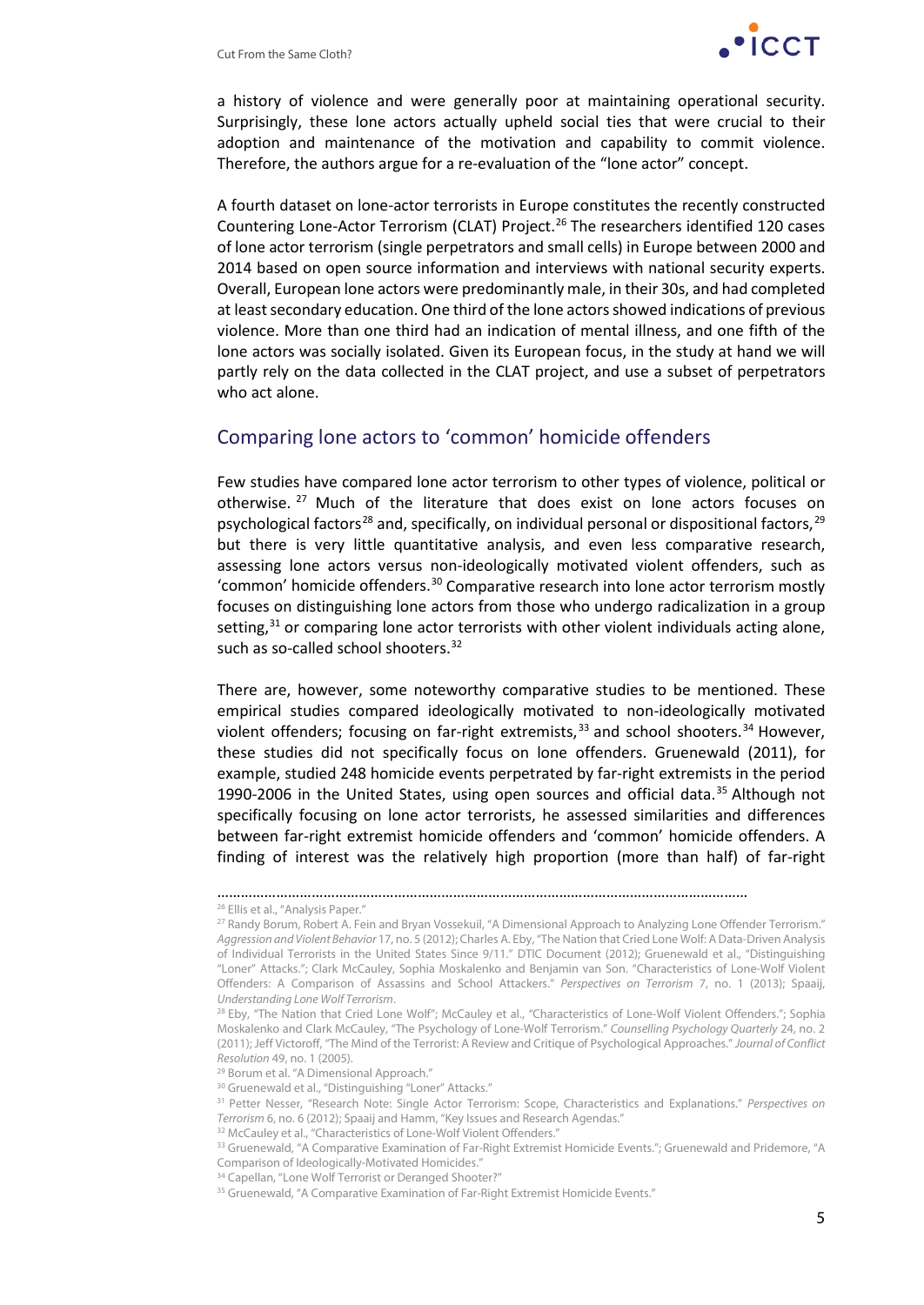

homicides that involve multiple offenders compared to 16 percent of 'common' homicides. Their results also showed that far-right homicides involve victims that were strangers or somebody the offender knew superficially. Perpetrators of far-right homicides were mostly White men in their mid-30s, as opposed to 'common' homicides that were for a large part committed by younger men of African American descent.

Also, Gruenewald and Pridemore's study (2012) compared 108 far-right motivated homicides to 540 'common' homicides.[36](#page-5-0) Domestic far-right extremists in the United States were found to be more likely to be male, White, to commit the homicide with others, to victimize strangers, to use other methods than firearms, and to kill multiple victims compared to offenders of 'common' homicides. Further, Capellan (2015) looked into "ideologically active shooters" and compared them to non-ideological shooters, based on US data from the period 1970-2014. [37](#page-5-1) The analysis of 282 cases showed similarities between the two groups in personal background, as the majority of both groups tended to be White males in their 30s, approximately 50 percent of them suffering from mental illness. Both were single or divorced, unemployed, and had only obtained low levels of education. Ideological shooters were significantly more likely to have a criminal record than their non-ideological counterparts. Also, ideological shooters attacked strangers, injured and killed more victims, while non-ideological shooters attacked targets to which they had a professional relationship. In both groups between 30 and 40 percent of the offenders committed suicide.

Recently, research by Horgan et al. (2016) compared 71 lone actor terrorists to 115 solo mass murderers in the United States between 1990 and 2015, using the GTD as one of the main sources of information.<sup>[38](#page-5-2)</sup> The study found no significant differences between both groups in terms of socio-demographic profiles. Individuals in both groups were on average in their late 30s, predominantly male, and about 40 percent of them were single. Two thirds of the lone actors had a higher level of education, yet, later in life about 40 percent was unemployed. Mass murderers were less educated, and about one third were unemployed. Lone actors appeared to be more socially isolated, and had combat and military experience. Mass murderers were more likely to have a history of substance abuse and to experience long-term stress compared to lone actors.

In this study, we seek to describe event- and personal characteristics of a European population of single perpetrators who committed ideologically motivated attacks. Further, we aim to compare this group to single perpetrators of non-ideologically motivated homicide. This study fills existing research gaps to examine how personal and event characteristics of European lone actor terrorists compare to European 'common' or 'routine' homicide offenders. The aforementioned studies were mostly based on data stemming from the United States. To the best of our knowledge, until now there have been no prior comparisons of lone actor terrorists to 'common' homicide offenders in Europe specifically.

### Method

We used a case-control design to compare characteristics of lone actor terrorists to a control group of single perpetrators of 'common' (non-ideologically motivated) homicide. To this end, we used data from two separate datasets: One dataset on European lone actors, and one dataset on European homicide.

<sup>………………………………………………………………………………………………………………………</sup>

<span id="page-5-1"></span><span id="page-5-0"></span><sup>&</sup>lt;sup>36</sup> Gruenewald and Pridemore, "A Comparison of Ideologically-Motivated Homicides." <sup>37</sup> Capellan, "Lone Wolf Terrorist or Deranged Shooter?"

<span id="page-5-2"></span>

<sup>38</sup> Horgan et al., "Across the Universe?"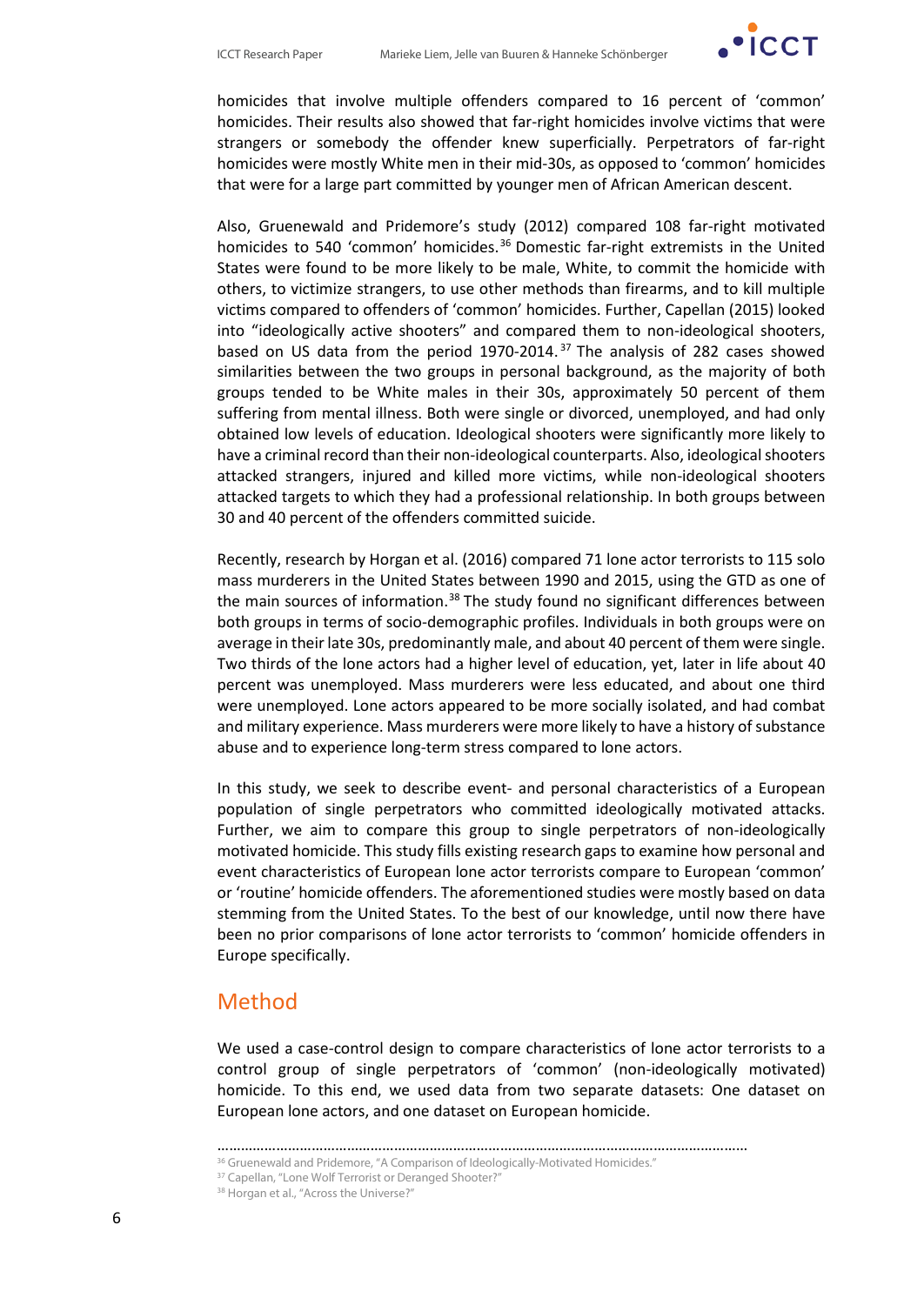

## Definitions

Following prior research, lone actor terrorism was defined as "the threat or use of violence by a single perpetrator, not acting out of purely personal or material reasons, with the aim of influencing a wider audience, and who acts without any direct support in the planning, preparation and execution of the attack, and whose decision to act is not directed by any group or other individuals (although possibly inspired by others)".<sup>[39](#page-6-0)</sup> For the purpose of this paper, we used a subset of single perpetrators, excluding dyads and triads.

Homicide is defined as: *an intentional criminal act of violence by one or more human beings resulting in the death of one or more other human beings*. Following prior research, this definition covers the legal codes of murder, manslaughter, infanticide and assault leading to death.[40](#page-6-1)

## Data Sources

## Data stemming from the Countering European Lone Actor Terrorism Project

We relied and expanded on previously collected data on lone actor terrorists in the context of the EU-funded 'Countering Lone-Actor Terrorism' (CLAT) project.<sup>[41](#page-6-2)</sup> For a more detailed argumentation on choices made regarding (1) the use of media sources, and (2) definitional issues on (including subtypes of) lone actors/small cells and defining terrorism and/or political violence, we refer to these previously published CLAT-reports.

Data on lone actor terrorists were coded according to four thematic areas:<sup>[42](#page-6-3)</sup> (1) Attack methodology and logistics; (2) political engagement and online activity; (3) personal characteristics; and (4) leakage and interaction with authorities. Their database contains both plots and attacks by lone actor terrorists across the twenty-eight EU member states, plus Norway and Switzerland, in the period between January 1st, 2000 and December 31st, 2014. It includes information from multiple sources, starting with data from the Global Terrorism Database (GTD). Data from the GTD were included if they occurred in the European Union, including Norway and Switzerland.

Next, additional internet and news media searches were carried out to both supplement information as well as to include further cases that fit the inclusion criteria. [43](#page-6-4) For events that occurred in the period 2000-2014, country experts were contacted to verify that relevant cases had been identified and asking if they believed these met the inclusion criteria. In order to update the dataset, for the purpose of this study we added lone actor events committed in the years 2015 and 2016, using the same inclusion criteria. This original multi-centre search yielded a total 136 perpetrators, 66 of them single perpetrators of lone-actor terrorism, who were involved in 66 unique events. Even though the data collected in the CLAT-project also include triads and dyads, and

<sup>………………………………………………………………………………………………………………………</sup>

<span id="page-6-0"></span><sup>&</sup>lt;sup>39</sup> Ellis et al., "Final Report", 3.

<sup>40</sup> See: Sven Granath, "Homicide in Finland, the Netherlands, and Sweden: A First Study on the European Homicide Monitor Data." Brå, The Swedish National Council for Crime Prevention (2011) .

<sup>&</sup>lt;sup>41</sup> See De Roy van Zuijdewijn and Bakker, "Personal Characteristics of Lone Actor Terrorists."; Ellis et al., "Final Report."

<span id="page-6-4"></span><span id="page-6-3"></span><span id="page-6-2"></span><span id="page-6-1"></span><sup>42</sup> For details, see Sebastian Feve and Kelsey Bjornsgaard, "Lone Actor Terrorism: Database Workshop." Countering Lone Actor Terrorism Series (2016).

<sup>43</sup> For more detail, see Ellis et al., "Analysis Paper."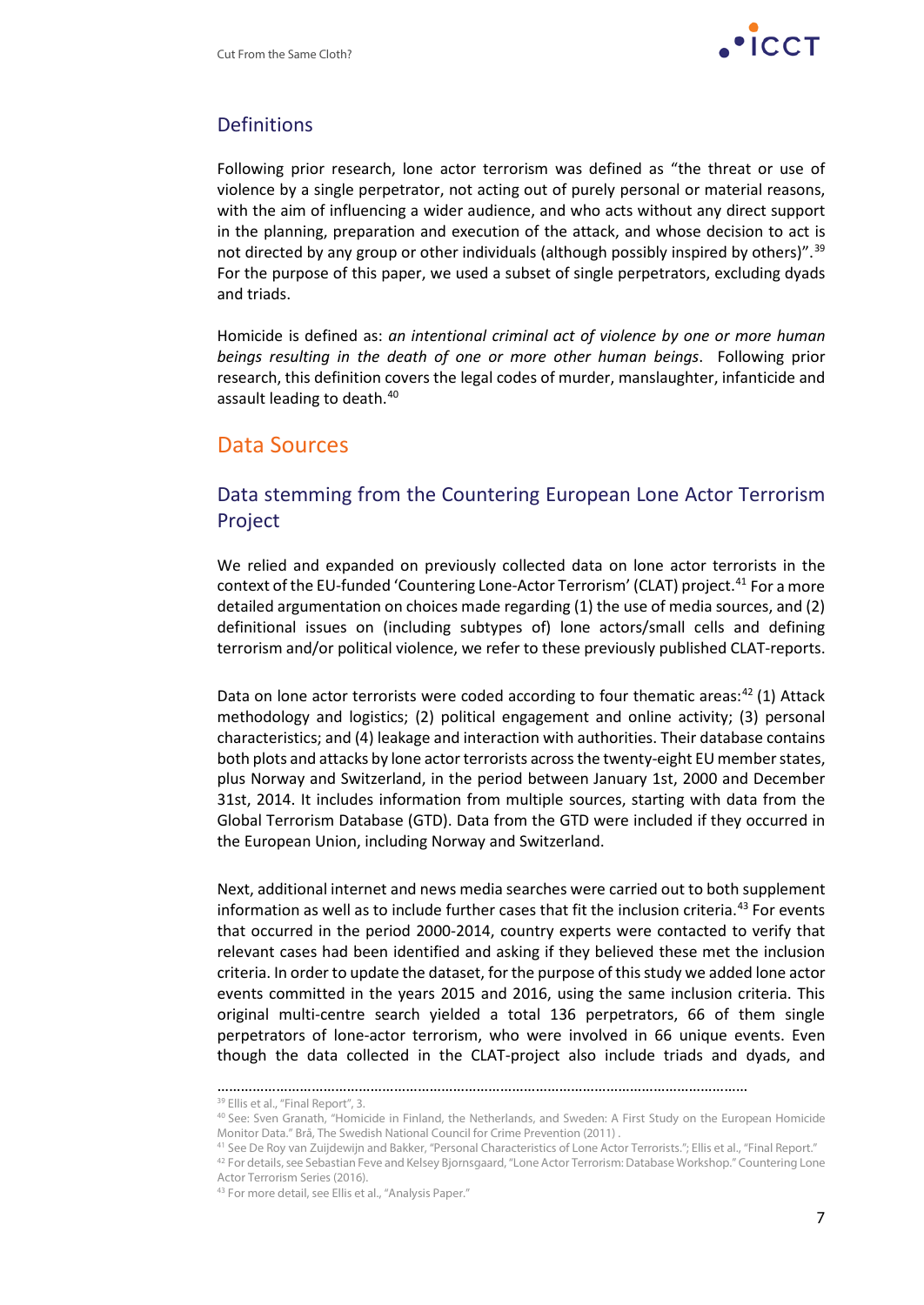

individuals threatening to use violence, who were convicted for planning an act of terrorism, for the purpose of this paper, we define a lone actor terrorist as a single perpetrator, who committed an actual attack, thereby excluding plots.

#### Data stemming from the European Homicide Monitor

The European Homicide Monitor (EHM) is constructed by a consortium of European homicide researchers, enabling homicide comparisons and analyses among three European countries: Finland, the Netherlands, and Sweden. [44](#page-7-0) To date, the EHM used in the aforementioned studies covering the period of 2003-2006, is the only European joint dataset including homicide data from multiple countries.

The EHM defines 85 variables on victim, offender, and incident level. In the dataset used, it covers 1,577 cases of homicide between 2003 and 2006, with a total of 1,666 victims and 1,917 perpetrators. We relied on the EHM as a source for creating our control group of 'common' homicide offenders, i.e. perpetrators who committed a non-ideologically motivated homicide. We created a subset of alone-acting homicide offenders from the original data used in Liem et al. (2017), who randomly selected 300 homicide offenders (100 for each country) with known age and gender, resulting in 249 alone-acting homicide offenders.

#### Joint New Dataset

To enable comparisons, we merged the selected data into a joint dataset, containing European lone actor terrorists between 2000 and 2016 ('cases'), and European nonideological motivated, 'common' homicide offenders between 2003 and 2006 ('controls'). We made sure that none of the lone actor events committed in Finland, Sweden or the Netherlands were also in the EHM dataset as a homicide event. For each single perpetrator, three to four controls or 'homicide offenders' out of the individuals in the EHM dataset of whom age and gender were known, were included.

Variables in the new dataset mainly contain information given in several media sources. The dataset contains socio-demographic characteristics, such as age and age category, gender (male/female), educational level (enrolled in or completed primary, secondary or higher education), marital status (not in a relationship versus in a relationship) and employment status (employed versus unemployed). For lone actors specifically, we included the variable 'ideology', distinguishing between religiously-inspired, right-wing, left-wing, ethno-nationalist and separatist, single issue and 'other causes' (this category includes ideologically motivated school shooters). Also, for the lone actors, we included data on 'social isolation' and 'criminally sanctioned'. For homicide offenders specifically, we coded the type of homicide, distinguishing between domestic homicides (e.g. partner killing or other familial killing), non-domestic (e.g., criminal milieu, night life violence or other in criminal milieu), and a category 'unknown'. Event characteristics included number of fatalities for lone actor events, relationship between perpetrator and victim (stranger/random versus knew each other/not random), the location of the homicide (or type of targets attacked for lone actor) including private homes, park/forest, religious buildings et cetera and the modus operandi (weapon used: firearm, knives, smoke/fire, explosives and 'other' weapons such as poisoning, strangulation or suffocation, drowning, and hands-on weapons. Other variables on personal characteristics covered psychological background and violent history such as indications of substance use, which

<sup>………………………………………………………………………………………………………………………</sup> <sup>44</sup> For an overview, see Granath, "Homicide in Finland."; Marieke Liem et al., "Homicide in Finland, the Netherlands, and

<span id="page-7-0"></span>Sweden: First Findings from the European Homicide Monitor." *Homicide Studies* 17, no. 1 (2012)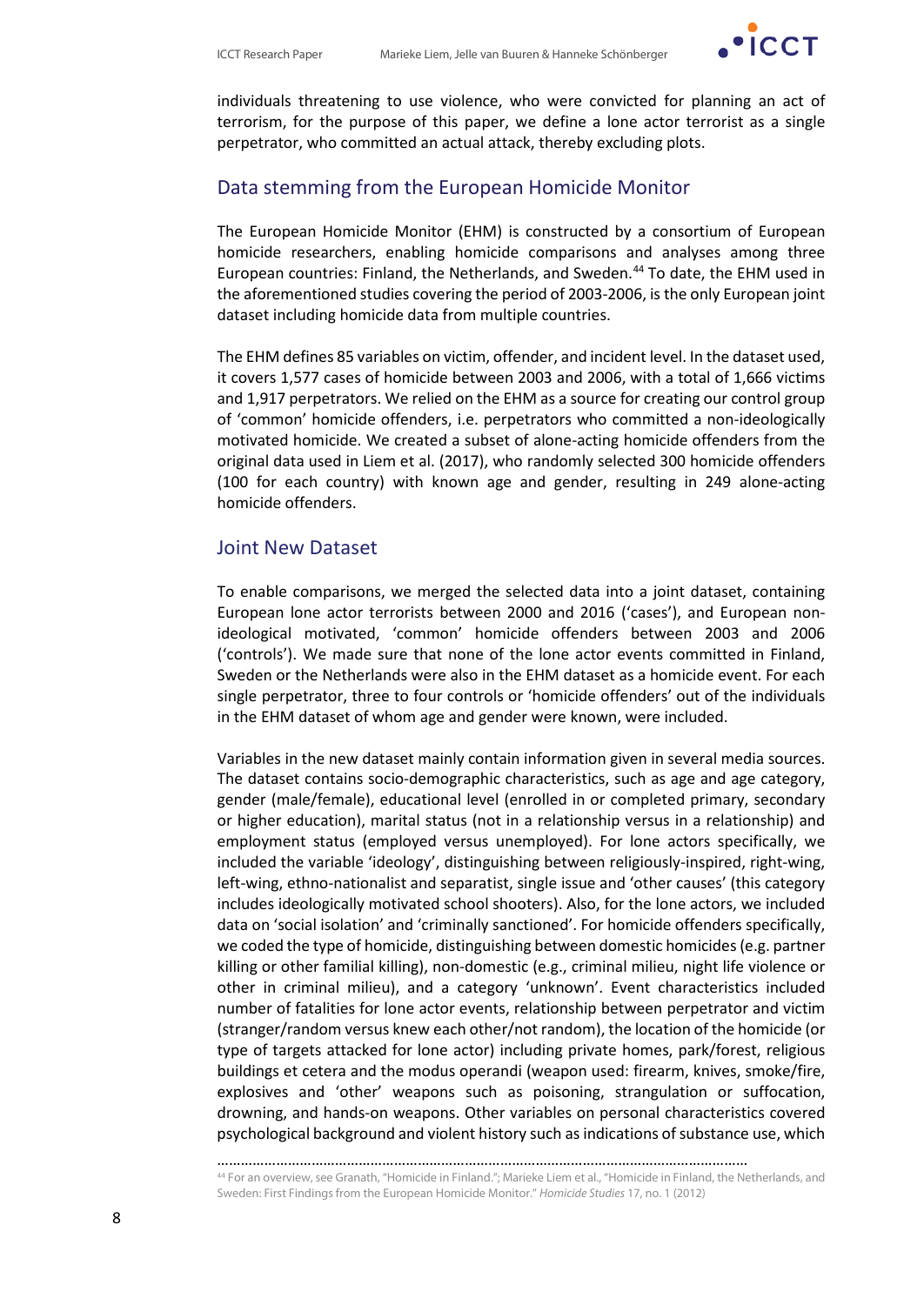

entails whether there are at least some indications of illegal substance and/or alcohol consumption in the past or prior to attack (yes/no). Indication of mental disorder embodied some or sure indications of mental illness (yes/no). Whether or not the individual was previously violent, was coded in previous physical violence (yes/no). Finally, we included offender's suicide following the event (yes/no).

### Analyses

The joint dataset included a total of 315 single perpetrators, both lone actors and a subset of 'common' homicide offenders. We compared lone actors who were not part of a small cell (N=66) to a subset of the comparison group (N=249). The selected sample of 249 homicide offenders committed different types of homicide: 41% domestic homicides (partner killing 29%, child killing and infanticide 2%, other familial killing 10%), 50% non-domestic homicides (8% criminal milieu, 3% robbery killings, 5% nightlife violence, 6% non-familial killing by mentally ill, 2% sexual killing, 26% other in noncriminal milieu) and 9% unknown. Bivariate statistics were applied to compare the sociodemographic, psychological background and violent history and event characteristics between groups.

## Results

## 1. Individual Lone Actors

#### *Event Characteristics*

In Europe in the period 2000-2016, 66 lone actors carried out 66 lone actor events. In these events, the number of injured victims ranged from 0 to 242; the number of lethal victims in these events ranged from 0 to 77. Three quarters of lone actor events had two or fewer killed victims and three or less injured ones. In most events, individual lone actors attacked seemingly random victims, whilst others involved public figures (politicians) or former classmates (see Table 1, found in the Appendix). In the time period under study, the majority of these lone actors committed their attacks in Great Britain (N=14; 21%), France (N=12; 18%), and Germany (N=8; 12%). In other European countries, including Belgium, Bulgaria, Czech Republic, Denmark, Estonia, Finland, Greece, Italy, the Netherlands, Norway, Northern Ireland, Poland, Romania, Slovakia, Spain, Sweden and Switzerland, the number of incidents ranged from one to four throughout the entire period under study.

As for attack methodology, lone actor events were typically carried out by firearms (N=27; 41%) or explosives (N=13; 20%), and to a lesser extent by sharp instruments (18%), through smoke/fire or by making use of vehicles (less than 10%). Public places (street/café/car) or public buildings (e.g., religious or government buildings) were the most prevalent targets, in 50% and 26% of the events respectively. Institutions were targeted in six events. Whilst targets of religiously inspired lone actors in most events were civilian targets (N=12; 40%) and military targets (N=6; 20%) in public places, rightwing lone actors in this study generally targeted civilians in public places (i.e., street or shop and residences of asylum seekers or refugees) or religious buildings, such as mosques, Islamic cultural centres or synagogues (N=5; 36%).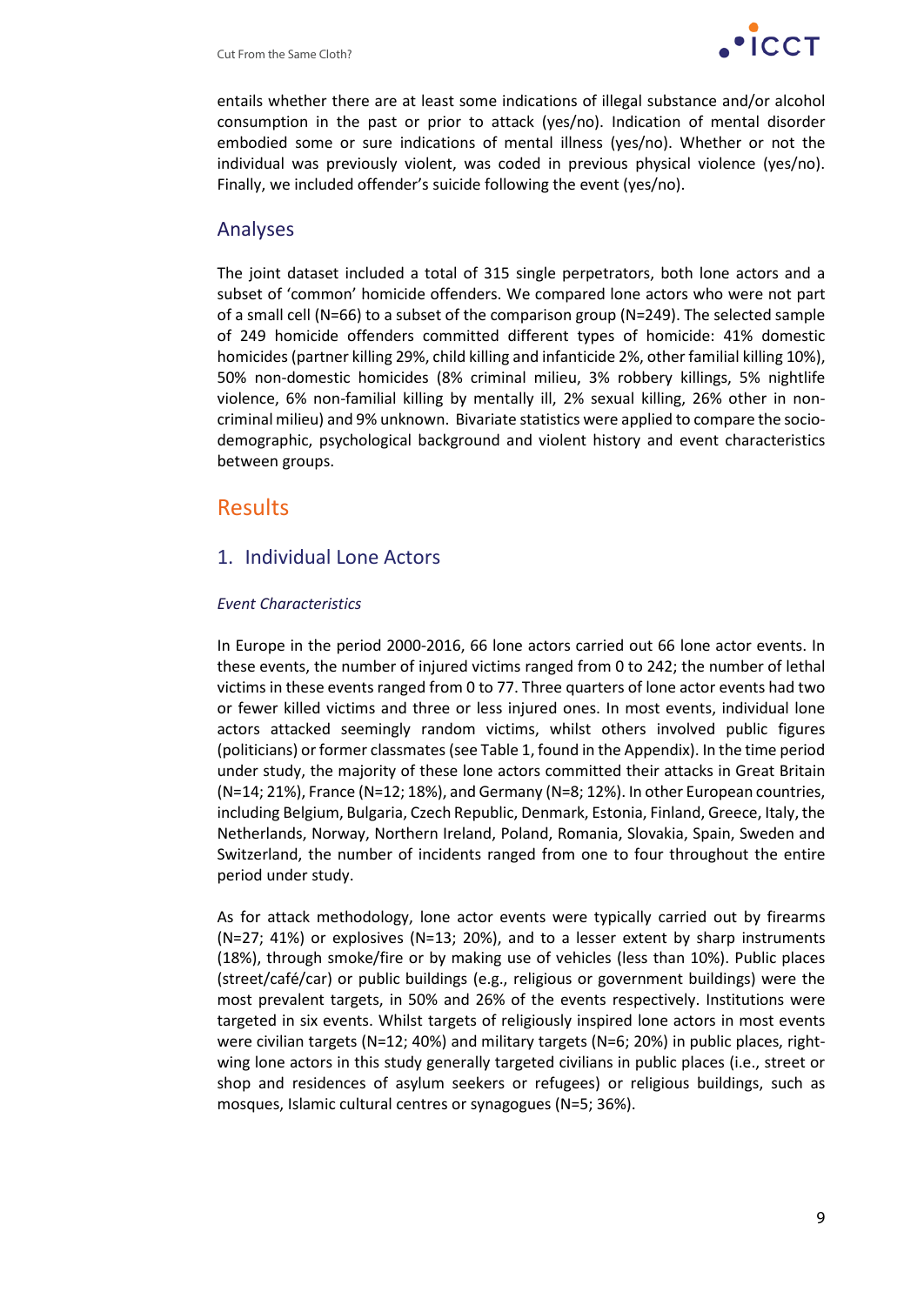

#### Socio-demographic characteristics

In terms of ideological motivation, the majority of the 66 lone actors were religiously inspired (N= 24; 36%), of which most were motivated by jihadist views. The second most predominant group (N=18; 27%) included individual lone actors motivated by other causes, and included six school shooters. The third most common group involved rightwing lone actors ( $N = 14$ ; 21%), who were motivated by, for instance, neo-Nazi thinking or anti-immigrant or anti-Islam sentiments (Table 2). Other, much smaller categories constituted single issue individual lone actors (N=5; 8%), left-wing and anarchist lone actors (N=3; 5%), and ethno-nationalist and separatist lone actors (N=2; 3%).

Overall, European individual lone actors were – with the exception of one – all male, and on average 31 years old ( $\mu$ =31.1; SD=10.4; Table 2). When we take the ideological subgroups into account, findings showed that right-wing lone actors (N=14) were on average 35 years old ( $\mu$ =35.4; SD=11.3). Religiously inspired lone actors (N=24; 97%) were in their late twenties ( $\mu$ =27.3; SD=6.7), similar to lone actors motivated by other causes included several school shooters (N=18;  $\mu$ =29,7; SD=10.4). Finally, the five singleissue lone actors were on average 40 years old.

Information on marital status, employment status and educational level was not available for all individually operating lone actors. For those for whom data was available, our findings showed that three quarters of the individual lone actors were not in a relationship at the time of the event ( $N=33$ ; 77%). Interestingly, the relatively high educational level of individual lone actors (secondary education or higher) did not appear to translate into holding a job later in life (44% of total).

#### *Psychological background and violent history*

Information on mental illness, history of substance use, history of violence and committing suicide was available for all individual lone actors (see Table 3). Among all individual lone actors, for approximately half of them (N=32; 49%) there was some indication of mental illness. Indications for mental illness did not appear to be highly prevalent among religiously inspired actors (28%), but more so for individually operating right-wing actors (50%). For the subgroup of those motivated by other causes (including school shooters), a higher percentage of indications for mental illness was found (13 out of 18 lone actors; 72%).

On average, one third of individual lone actors felt socially isolated prior to the attack. Lone actors motivated by other causes, including school shooters, were found most frequently to be socially isolated (N=10; 56%). In contrast, religiously inspired actors appeared to experience the lowest degree of social isolation (21%). Further, substance use was found in about two out of ten (21%) lone actors. Among both religiously inspired actors and single perpetrators motivated by other causes, about a quarter had a history of substance use. For right-wing lone actors, only 2 out of 14 (14%) had some indication of substance use.

As for history of violence, in about one third of individual lone actors (N=20; 30%), there were indications of previous physical violence. When we look at perpetrator ideology, findings showed that for religiously inspired actors, one third (34%) had been previously violent, as opposed to 17% of actors motivated by other causes and 21% in the case of right-wing actors. A little over one third (34%) of the total sample of individual lone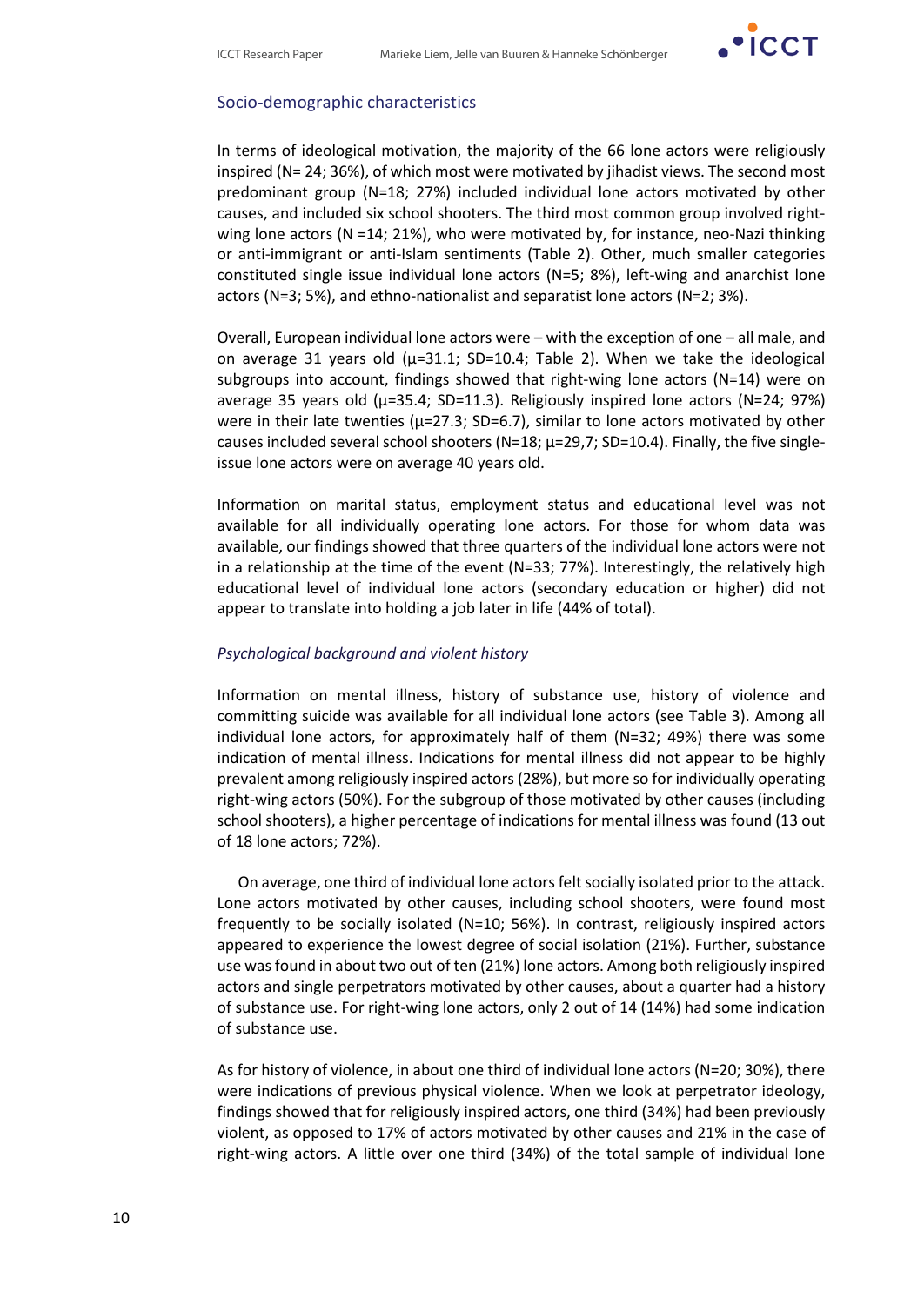

actors had previously been criminally sanctioned. Finally, 12 percent (N=8) of the 66 lone actors committed suicide following the attack.

## 2. Comparing Individual European Lone Actors to European Homicide Offenders

#### *Event Characteristics*

Individual lone actors typically attacked a 'random' victim, i.e. someone unknown to them (77% of all events, see Table 1). In other cases, they attacked non-random (former) class mates or teachers, or specific public figures (politicians or members of a royal family). In contrast, the vast majority (90%) of 'common' homicides in our sample constituted homicides between non-random victims such as family members or acquaintances. Thus, individual lone actors attacked strangers significantly more often than homicide offenders acting alone (77% versus 10%;  $\chi$ 2 =123.5 (1);  $p \le 0.001$ ). As for crime location, lone actor events were more likely to be committed in public places (50%), such as on the street or in cafés, in public buildings (26%), such as government buildings or religious buildings, and to a lesser extent on university campuses, or in high schools. Homicide offenders, however, typically committed the homicide event in a private setting (68%) or in a (semi-) public place, such as a park or forest (7%), on the

street, in a café or in a car (20%).

In terms of modus operandi, the most prevalent weapons among lone actors were firearms (41%) and explosives (20%). Other types of weapons used in lone actor attacks included sharp instruments, smoke or fire and vehicles. Homicide offenders, in contrast, used sharp instruments such as knives (in 43%) more frequently than firearms (18%), and, in contrast to lone actors, used hands-on methods such as kicking, hitting or psychical violence (11%).

#### *Socio-demographic characteristics*

Lone actors were significantly younger  $(\mu=31.1)$  than homicide offenders acting alone, who were in their late 30s (t = -3.4 (313);  $p \le 0.001$ ). Both groups did not differ in terms of gender and employment status. The available data on marital status showed that more than three quarters of the individual lone actors was not in a relationship, which is significantly higher than almost half of the homicide offenders acting alone ( $\chi$ 2 = 10.6 (1);  $p \le 0,001$ ). Single perpetrators of homicide were significantly less educated than individual lone actors ( $\chi$ 2 = 106.0 (2); p  $\leq$  0,001). Table 2, summarizing the results of the statistical tests performed with these variables, may be found in the Appendix.

#### *Psychological background and characteristics*

For half of the individual lone actors and homicide offenders acting alone, there appeared to be at least some indications of mental illness. Individual lone actors were significantly more likely to commit suicide following the event (12% versus 5%;  $\chi$ 2 =3.9 (1);  $p \le 0.05$ ), but less likely to have a history of substance use (21% versus 79%;  $\chi$ 2 = 69.1 (1);  $p \le 0.001$ ) and a history of violence (30% versus 59%;  $\chi$ 2 = 13.9 (1);  $p \le 0.001$ ). Table 3, summarizing the results of the statistical tests performed with these variables, may be found in the Appendix.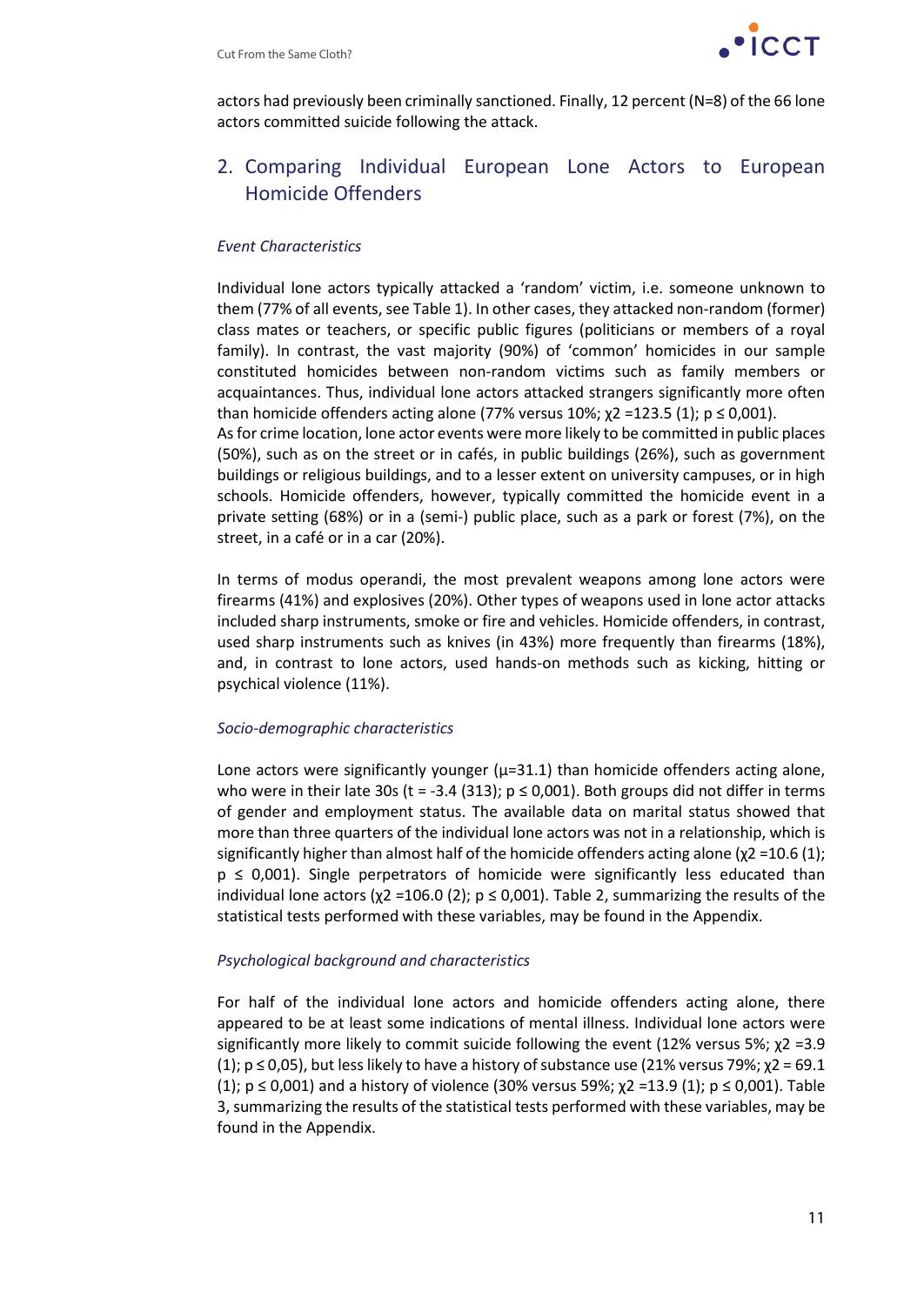

## **Discussion**

### **Findings**

This is the first comparative study to empirically describe the characteristics of ideologically motivated lone actors in Europe in the period 2000-2016, and to empirically compare this group of offenders to 'common' (non-ideologically motivated) homicide offenders. Findings showed that in this period the majority of lone actor attacks took place in the United Kingdom, in France, Germany and Sweden. In line with previous studies on lone actors,<sup>[45](#page-11-0)</sup> our results showed that the majority of these attacks have been committed by single perpetrators who were religiously inspired (mostly by jihadist views), followed by lone actors who were motivated by other causes, attacking politicians or schools, and right-wing actors. They mostly used firearms and explosives to commit the attack, and typically targeted civilians, military targets, or religious targets. The majority of individual lone actors were men in their 30s, who were oftentimes single or unemployed, and obtained some form of higher education. In one out of two lone actors, there were indications of mental illness. For the latter, information stated in media reports was used, while diagnostic statements would be preferred to ensure validity.

The differences between both groups could in most cases be summarized by instrumental versus expressive motivations, a distinction commonly used in homicide research:[46](#page-11-1) Lone actors being mostly driven by instrumental aims, whereas homicide offenders committed the offence mostly out of strong emotions. The expressive nature of the homicidal act was reflected in the higher prevalence of a history of physical violence and substance use among homicide offenders. Further, the expressive nature could be observed in the direction of their aggression: Whilst lone actors victimized targets including strangers, such as military targets or religious targets, in public places with a firearm or explosives, homicide offenders rarely attacked strangers, and instead committed the offence in a private location, with knives, firearms or hands-on weapons.

It may be argued that such lone actor targets represent either strategic targets, such as military objects, or targets chosen to send out an ideological message of terror – including targets that are associate with a large number of victims, to maximize impact. In such cases, the high prevalence of suicide among lone actors should be understood as a desire to die in the 'mission', whilst carrying out their ideological pursuit, rather than suicide following a 'common' homicide. In these homicides, which are mostly of domestic nature, the suicidal offender is oftentimes motivated by dependency on the victim(s), and a desire to be re-united with the victim(s) after death.<sup>[47](#page-11-2)</sup>

Exceptions to the expressive versus instrumental dynamic include lone actors who choose targets that represent a particular personal grievance: For example, students in school or college who represent the bullies who once bullied the shooter. Such offenders, one may argue, have more in common with homicide offenders who attack victims known to them, towards who they have a particular grievance, such as (estranged) intimate partners, rivals in love, or friends / acquaintances with whom they are in conflict. Such heterogeneity calls for future comparisons of lone actor sub-groups,

<sup>………………………………………………………………………………………………………………………</sup>

<span id="page-11-1"></span><span id="page-11-0"></span><sup>45</sup> See De Roy van Zuijdewijn and Bakker, "Lone Actor Terrorism."; Fein and Vossekuil, "Assassination in the United States."; Gill et al., "Bombing Alone."; Spaaij and Hamm, "Key Issues and Research Agendas."

<span id="page-11-2"></span><sup>&</sup>lt;sup>46</sup> C. Gabrielle Salfati, "The Nature of Expressiveness .and Instrumentality in Homicide: Implications for Offender Profiling." *Homicide Studies 4*, no. 3 (2000).<br><sup>47</sup> Marieke Liem, "Homicide Followed by Suicide: An Empirical Analysis." (PhD dissertation, Utrecht University, 2010)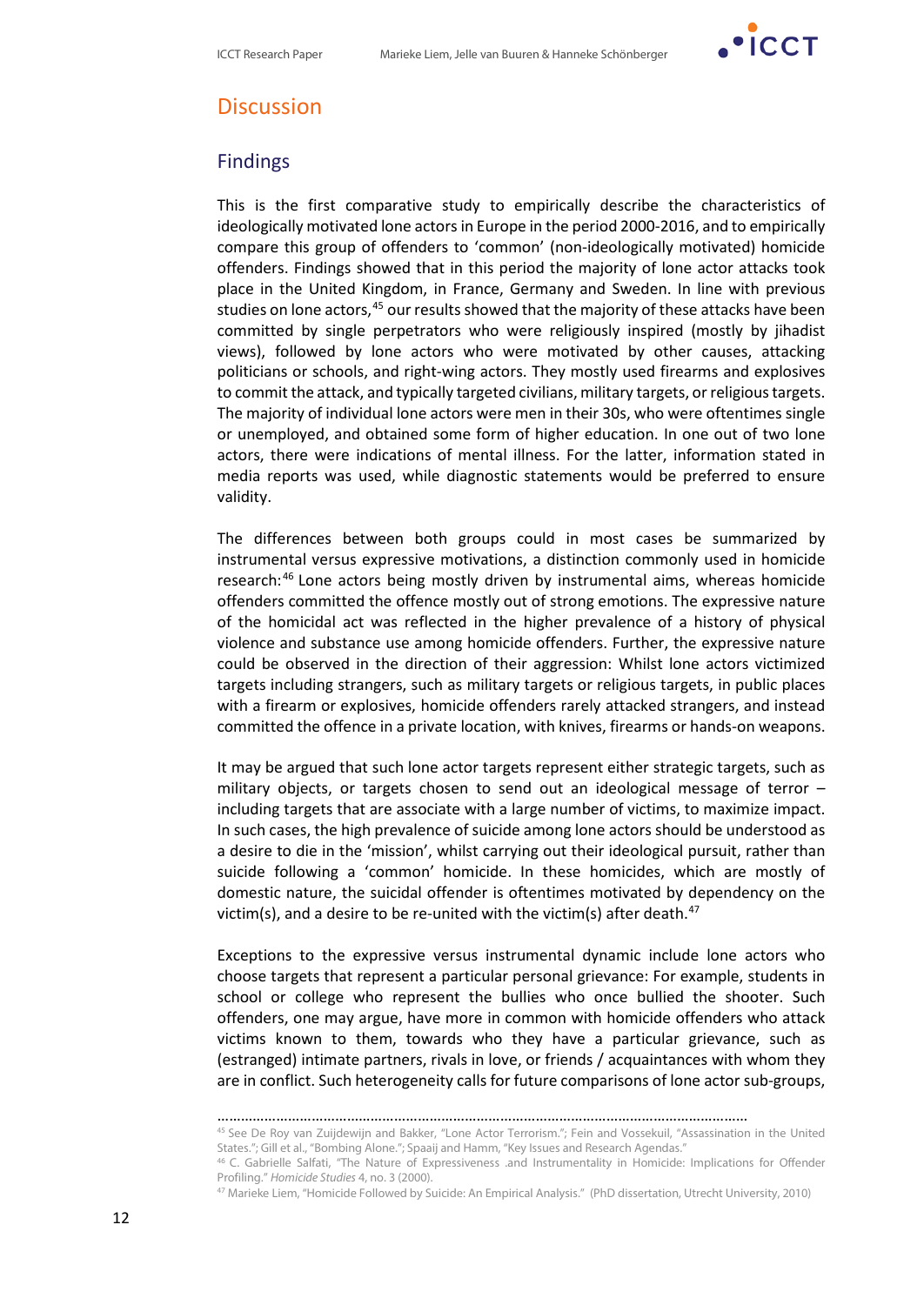

compared to homicide offender sub-groups. [48](#page-12-0) There are several benefits of disaggregating such sub-groups by their fundamental attributes. Doing so may advance our understanding of the varied nature of lethal violence, illuminating different patterns, causes and contexts in which homicides occur.[49](#page-12-1)

Further, we should be careful not to equate the attacking of strangers with the attacking of random individuals. Whilst most lone actors do not personally know their victims, this does not imply that victims are chosen at random – for the offender, such victims represent 'infidels', 'cultural-Marxists' or 'baby killers'. This, it may be argued, is precisely the difference between lone actors and homicide offenders: Because the lone actor is ideologically or religiously motivated, we tend to label the victims as 'strangers', thereby risking losing sight of underlying lone actor motivations that may help us to better understand how these categories truly differ from one another.

## Cut from the Same Cloth?

Bivariate analysis showed that individual lone actors differed from homicide offenders who act alone on some characteristics. These lone actors tended to attack stranger victims and use firearms more often than homicide offenders did. Furthermore, lone actors were younger, more single, and more educated than homicide offenders who act alone. Homicide offenders, in contrast, more often had a history of violence and indications of substance use. On the one hand, these findings are in line with previous studies suggesting that lone actors differ from 'common' homicide offenders on key characteristics. [50](#page-12-2) On the other hand, these findings call into question to what extent we are truly dealing with a particular subtype of offenders. First, in line with prior research, we found that both lone actor attacks and homicides were generally committed by young men,<sup>[51](#page-12-3)</sup> in that both forms of violence seem to have common offender pools.<sup>[52](#page-12-4)</sup> Second, the fact that both lone actors themselves and society deem their motive to be ideological, religious or political, combined with the fact that their attacks have a profound societal impact, sets them apart from other types of violent offenders. It should be questioned, however, whether this construct (defining lone actor terrorism based on ascribed ideological motivation and choice of victim) is a useful one to come to a full understanding of individual motivations underlying the event.

Future research should further assess this notion, whereby criminological literature on the influence of life events (e.g. Sampson & Laub, 2005), criminal careers (e.g. Piquero, Jennings & Barnes, 2012) and impulsivity (e.g. Meloy & Pollard, 2017) may provide theoretical insights.<sup>[53](#page-12-5)</sup> In such future attempts, the role of mental illness warrants particular attention – in the case of a profound role of mental illness, it may be questioned what causes one offender to commit a politically, religiously or ideologically motivated crime aimed at strangers, whereas another offender suffering from a similar mental disorder resorts to victimizing individuals known to him.

<span id="page-12-0"></span><sup>………………………………………………………………………………………………………………………</sup> 48 See also: Jan Leenars and Alistair Reed, "Understanding Lone Wolves: Towards a Theoretical Framework for

Comparative Analysis." *International Centre for Counter-Terrorism – The Hague* (2016)

<sup>49</sup> LaFree and Gruenewald, "The Intersection of Homicide"

<span id="page-12-2"></span><span id="page-12-1"></span><sup>50</sup> Cappelan, "Lone Wolf Terrorist or Deranged Shooter?"; Gruenewald, "A Comparative Examination of Far-Right Extremist Homicide Events."; Gruenewald and Pridemore, "A Comparison of Ideologically-Motivated Homicides."; Horgan et al., "Across the Universe?"

<sup>51</sup> Young and Kearns, "Empirical Challenges to Studying Terrorism and Homicide."

<span id="page-12-4"></span><span id="page-12-3"></span><sup>52</sup> LaFree and Gruenewald, "The Intersection of Homicide"

<span id="page-12-5"></span><sup>&</sup>lt;sup>53</sup> Liem et al., "European Lone Actor Terrorists Versus "Common" Homicide Offenders."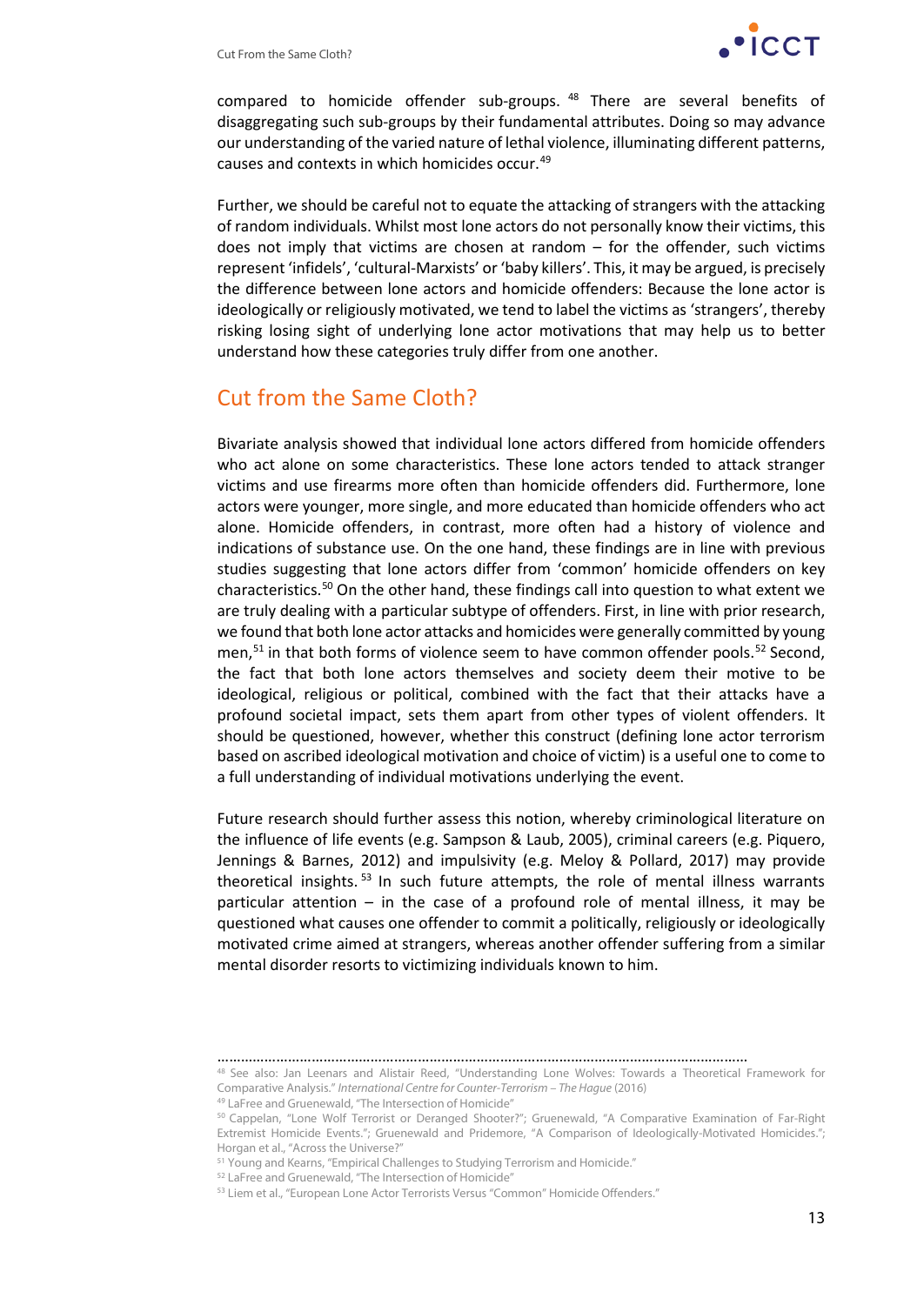

## Shortcomings and Future Research

Whilst homicide research has a long tradition of assessing homicides by subtype, such as by distinguishing motives, the lone actor empirical literature to date has suffered from a fairly low sample size, hampering such distinctions and differentiations. The study at hand struggled with the same limitation, as subgroups of lone offenders were overall too small to statistically assess differences between subgroups. Future studies should attempt to overcome this limitation by resorting to a multi-centre design, also employed in the study of other rare types of lethal violence. [54](#page-13-0)

Further, ideally, we would have liked to use similar time periods and similar geographical distributions in cases (lone actors) and controls (homicide offenders) to optimize comparisons. To date, however, the European Homicide Monitor (EHM) is the only European, internationally comparable dataset in use. Future research endeavours, including implementing the EHM in other European countries, may allow for such future comparisons.

<span id="page-13-0"></span><sup>54</sup> See, for example, Olav Nielssen et al.,"The Intersection of Homicide, Terrorism, and Violent Extremism." *Schizophrenia Bulletin* 37, no. 3 (2009)

………………………………………………………………………………………………………………………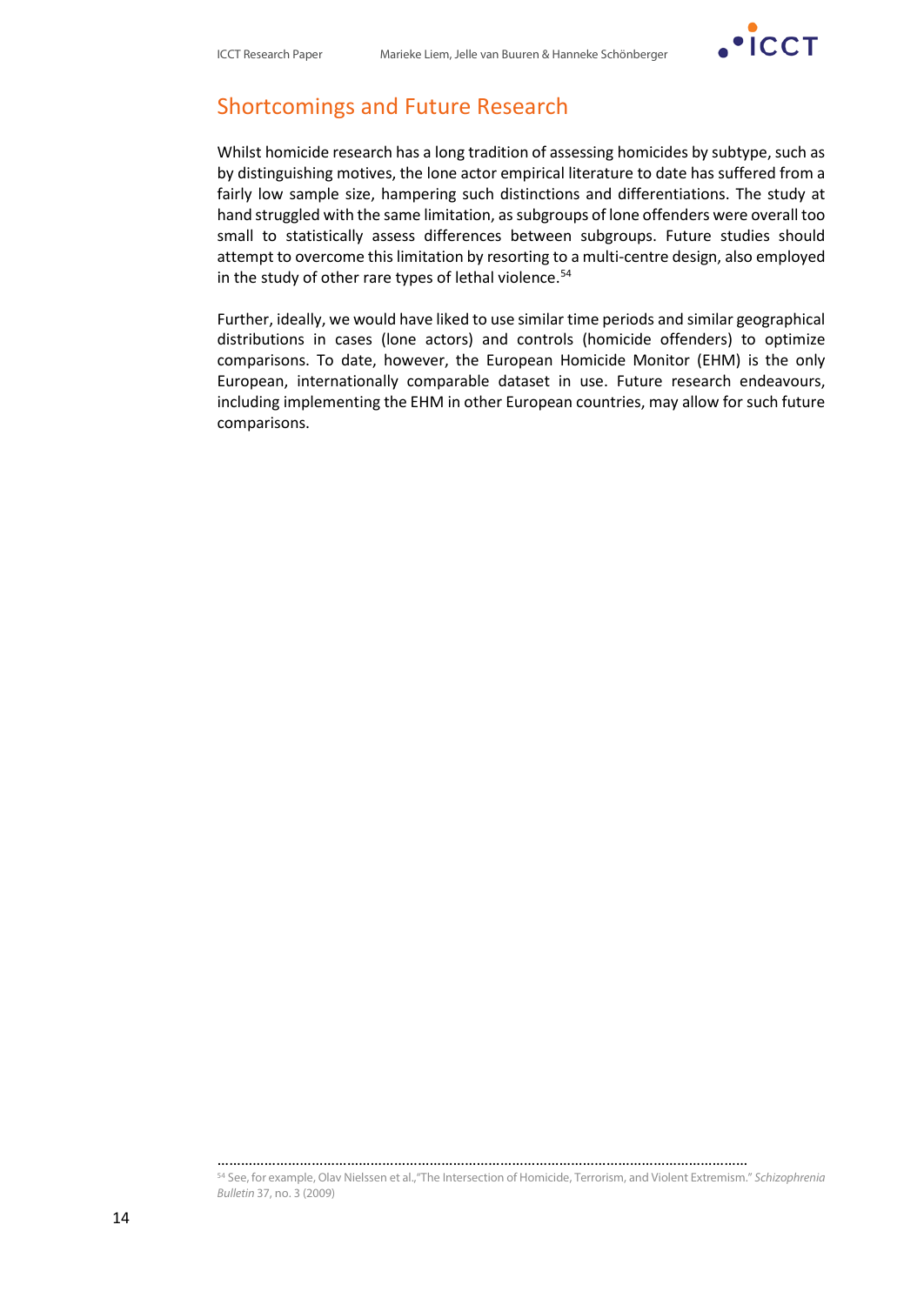

## Bibliography

Bakker, Edwin, and Jeanine De Roy van Zuijdewijn. "Lone-Actor Terrorism. Definitional Workshop." RUSI Countering Lone-Actor Terrorism Series No.2. (2016).

Bakker, Edwin and Beatrice De Graaf. "Lone Wolves: How to Prevent this Phenomenon?", paper presented at the Expert Meeting Lone Wolves, International Centre for Counter Terrorism – The Hague (November 2010). [\(http://www.icct.nl/download/file/ICCTBakker-deGraaf-EM-Paper-Lone-Wolves.pdf\).](http://www.icct.nl/download/file/ICCTBakker-deGraaf-EM-Paper-Lone-Wolves.pdf))

Borum, Randy, Robert A. Fein and Bryan Vossekuil. "A Dimensional Approach to Analyzing Lone Offender Terrorism." *Aggression and Violent Behavior* 17, no. 5 (2012): 389-396.

Brookman, Fiona. *Understanding Homicide*. London: Sage, 2005.

Capellan, Joel A. "Lone Wolf Terrorist or Deranged Shooter? A Study of Ideological Active Shooter Events in the United States, 1970–2014." *Studies in Conflict & Terrorism* 38, no.6 (2015): 395-413.

Corner, Emily, Paul Gill and Oliver Mason. "Mental Health Disorders and the Terrorist: A Research Note Probing Selection Effects and Disorder Prevalence." *Studies in Conflict & Terrorism* 39, no. 6 (2016): 560-568.

De Roy van Zuijdewijn, Jeanine, and Edwin Bakker. "Lone-Actor Terrorism: Policy Paper 1: Personal Characteristics of Lone-Actor Terrorists." RUSI Countering Lone-Actor Terrorism Series (2016).

Eby, Charles A. "The Nation that Cried Lone Wolf: A Data-Driven Analysis of Individual Terrorists in the United States Since 9/11." DTIC Document (2012).

Ellis, Clare, Raffaello Pantucci, Jeanine de Roy van Zuijdewijn, Edwin Bakker, Benoît Gomis, Simon Palombi and Melanie Smith. "Lone-Actor Terrorism: Final Report." RUSI Countering Lone-Actor Terrorism Series (2016).

Ellis, Clare, Raffaello Pantucci, Jeanine de Roy van Zuijdewijn, Edwin Bakker, Benoît Gomis, Simon Palombi and Melanie Smith. "Lone-Actor Terrorism: Analysis Paper." RUSI Countering Lone-Actor Terrorism Series (2016).

Europol. *The European Terrorism Situation and Trend Report*. The Hague: Europol, 2016. [https://www.europol.europa.eu/sites/default/files/documents/europol\\_tesat\\_2016.pd](https://www.europol.europa.eu/sites/default/files/documents/europol_tesat_2016.pdf) [f](https://www.europol.europa.eu/sites/default/files/documents/europol_tesat_2016.pdf)

Fein, Robert A. and Bryan Vossekuil. "Assassination in the United States: An Operational Study of Recent Assassins, Attackers, and Near-Lethal Approachers." *Journal of Forensic Sciences* 44, no. 2 (1999): 321-333.

Feve, Sebastian, and Kelsey Bjornsgaard. Lone-Actor Terrorism Database Workshop. RUSI Countering Lone-Actor Terrorism Series (2016).

Flewelling, Robert L. and Kirk R. Williams. "Categorizing Homicides: The Use of Disaggregated Data in Homicide Research." In: *Homicide: A Sourcebook of Social*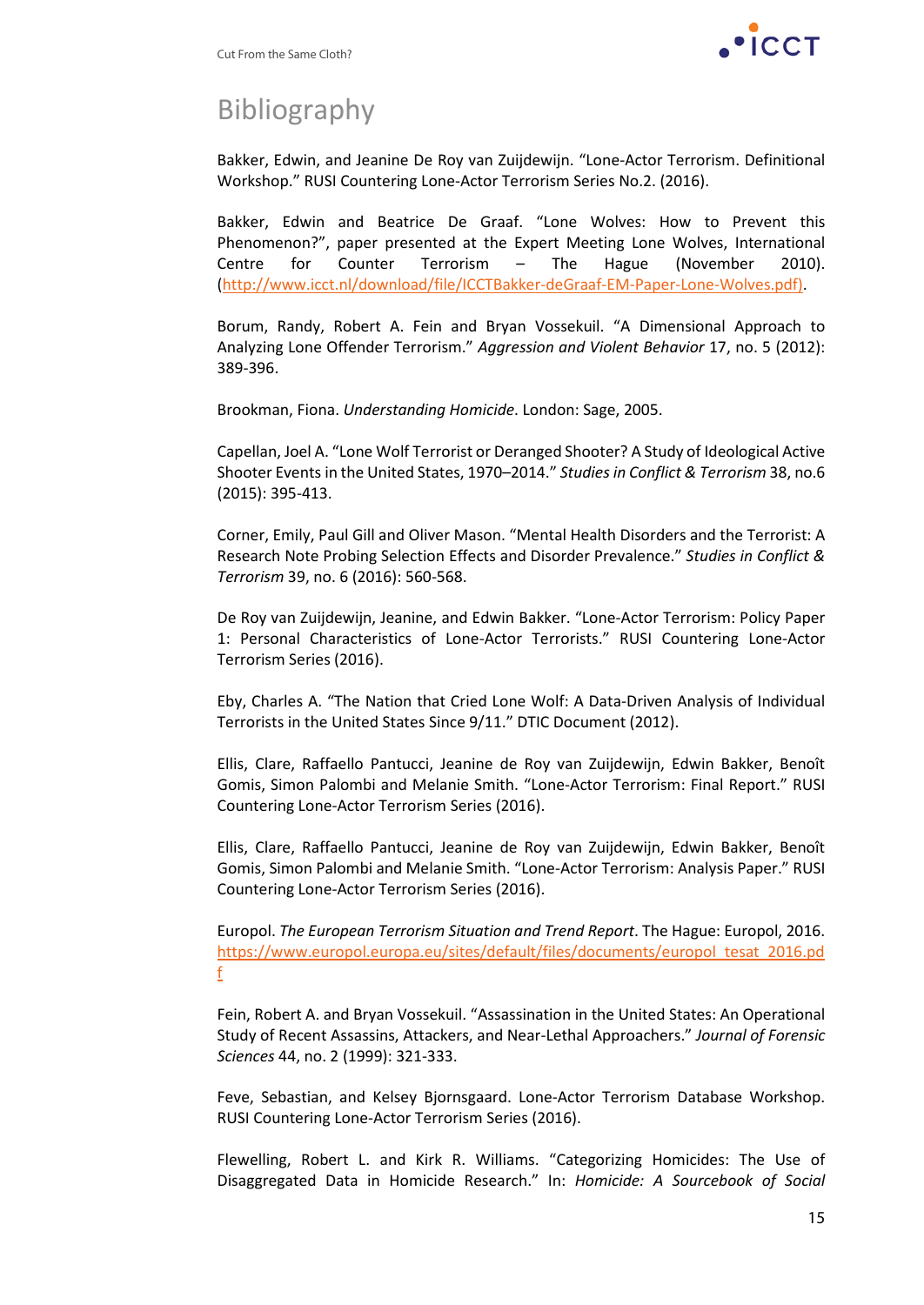

*Research,* edited by M. Dwayne Smith and Margaret Zahn, 96-106*.* Thousand Oaks: Sage Publications, 1999.

Gill, Paul, John Horgan and Paige Deckert. "Bombing alone: Tracing the Motivations and Antecedent Behaviors of Lone‐Actor Terrorists." *Journal of Forensic Sciences* 59 no. 2 (2014): 425-435.

Granath, Sven, Johanna Hagstedt, Janne Kivivuori, Martti Lehti, Soenita Ganpat, Marieke Liem and Paul Nieuwbeerta. "Homicide in Finland, the Netherlands and Sweden: A First Study on the European Homicide Monitor Data". Stockholm: Brå, The Swedish National Council for Crime Prevention (2011).

Gruenewald, Jeff. "A Comparative Examination of Far-Right Extremist Homicide Events." *Homicide Studies* 15 (2011): 177-203.

Gruenewald, Jeff, Steven Chermak and Joshua D. Freilich. "Distinguishing "Loner" Attacks from Other Domestic Extremist Violence." *Criminology & Public Policy* 12, no. 1 (2013): 65-91.

Gruenewald, Jeff, Steven Chermak and Joshua D. Freilich. "Far-Right Lone Wolf Homicides in the United States." *Studies in Conflict & Terrorism* 36, no. 12 (2013): 1005- 1024.

Gruenewald, Jeff and William Alex Pridemore. "A Comparison of Ideologically-Motivated Homicides from the New Extremist Crime Database and Homicides from the Supplementary Homicide Reports Using Multiple Imputation by Chained Equations to Handle Missing Values." *Journal of Quantitative Criminology* 28, no. 1 (2012): 141-162.

Hamm, Mark and Ramon Spaaij. "Lone Wolf Terrorism in America: Using Knowledge of Radicalization Pathways to Forge Prevention Strategies" US Department of Justice Report (2015).

Horgan, John, Paul Gill, Noemie Bouhana, James Silver and Emily Corner. "Across the Universe? A Comparative Analysis of Violent Behavior and Radicalization Across Three Offender Types with Implications for Criminal Justice Training and Education." US Department of Justice, (2016).

LaFree, Gary, and Jeff Gruenewald. "The Intersection of Homicide, Terrorism, and Violent Extremism." *Homicide Studies* 22, no. 1 (2018): 3-7.

Leenaars, Jan and Alistair Reed. "Understanding Lone Wolves: Towards a Theoretical Framework for Comparative Analysis." The International Centre for Counter-Terrorism, The Hague (2016).

Liem, Marieke, Sven Granath, Johanna Hagstedt, Janne Kivivuori, Martti Lehti, Soenita Ganpat and Paul Nieuwbeerta. "Homicide in Finland, the Netherlands, and Sweden: First Findings from the European Homicide Monitor." *Homicide Studies* 17, no. 1 (2013): 75- 95.

Liem, Marieke, Jelle van Buuren, Jeanine de Roy van Zuijdewijn, Hanneke Schönburger and Edwin Bakker. "European Lone Actors versus 'Common' Homicide Offenders: An Empirical Analysis." *Homicide Studies* 22, no. 1 (2017): 45-69.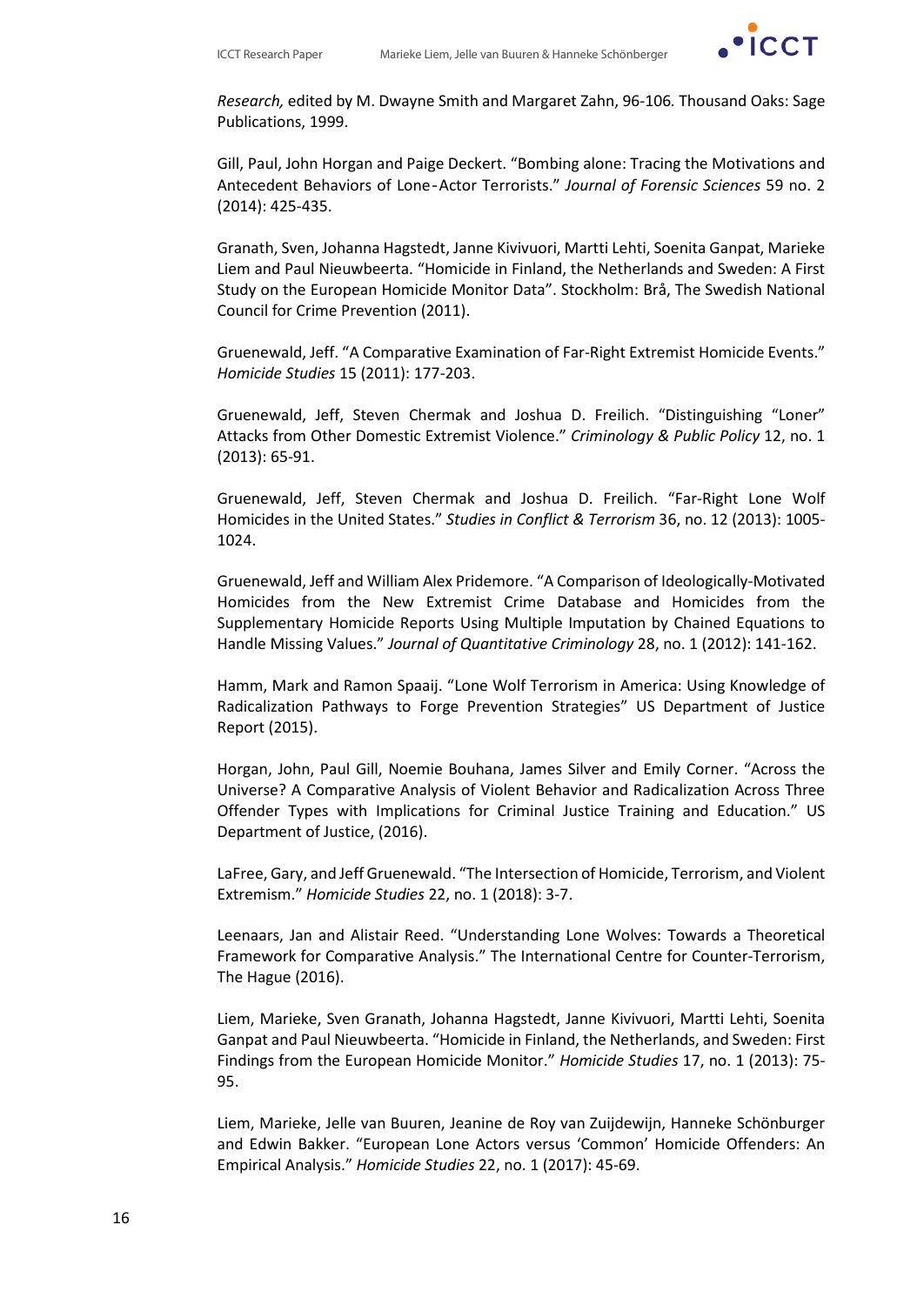

Liem, Marieke. "Homicide Followed by Suicide. An Empirical Analysis." PhD Diss., Utrecht University, 2010.

McCauley, Clark, Sophia Moskalenko and Benjamin van Son. "Characteristics of Lone-Wolf Violent Offenders: A Comparison of Assassins and School Attackers." *Perspectives on Terrorism* 7, no. 1 (2013).

Meloy, J. Reid and Jeffrey Pollard. "Lone-Actor Terrorism and Impulsivity." *Journal of Forensic Sciences* 62, no. 6 (2017): 1643-1646.

Moskalenko, Sophia and Clark McCauley. "The Psychology of Lone-Wolf Terrorism." *Counselling Psychology Quarterly* 2, no. 2 (2011): 115-126.

Nesser, Petter. "Research Note: Single Actor Terrorism: Scope, Characteristics and Explanations." *Perspectives on Terrorism* 6, no. 6 (2012).

Nielssen, Olav, Dominique Bourget, Taina Laajasalo, Marieke Liem, Alain Labelle, Helina Häkkänen-Nyholm, Frans Koenraadt and Matthew M. Large. "Homicide of Strangers by People with a Psychotic Illness." *Schizophrenia Bulletin* 37, no. 3 (2009): 572-579.

Pantucci, Raffaello. "A Typology of Lone Wolves: Preliminary Analysis of Lone Islamist Terrorists." International Centre for the Study of Radicalisation and Political Violence – London (2011).

Piquero, Alex R., Wesley G. Jennings and J.C. Barnes. "Violence in Criminal Careers: A Review of the Literature from a Developmental Life-Course Perspective." *Aggression and Violent Behavior* 17, no. 3 (2012): 171-179.

Salfati, C. Gabrielle. "The Nature of Expressiveness and Instrumentality in Homicide: Implications for Offender Profiling." *Homicide Studies* 4, no. 3 (2000): 265-293.

Sampson, Robert J. and John H. Laub. "A Life-Course View of the Development of Crime." *The Annals of the American Academy of Political and Social Science* 602, no. 1 (2005): 12- 45.

Schuurman, Bart, Edwin Bakker, Paul Gill and Noemie Bouhana. "Lone Actor Terrorist Attack Planning and Preparation: A Data-Driven Analysis." *Journal of Forensic Sciences* (2017).

Spaaij, Ramon. *Understanding Lone Wolf Terrorism: Global Patterns, Motivations and Prevention*. Springer Science & Business Media, 2011.

Spaaij, Ramon and Mark Hamm. "Key Issues and Research Agendas in Lone Wolf Terrorism." *Studies in Conflict & Terrorism* 38, no. 3 (2015): 167-178.

Victoroff, Jeff. "The Mind of the Terrorist: A Review and Critique of Psychological Approaches." *Journal of Conflict Resolution* 49, no. 1 (2005): 3-42.

Young, Joseph and Erin Kearns. "Empirical Challenges to Studying Terrorism and Homicide." In: *The Handbook of Homicide*, edited by Fiona Brookman, Edward R. Maguire and Mike Maguire, 231-248. Chichester: Wiley Blackwell, 2017.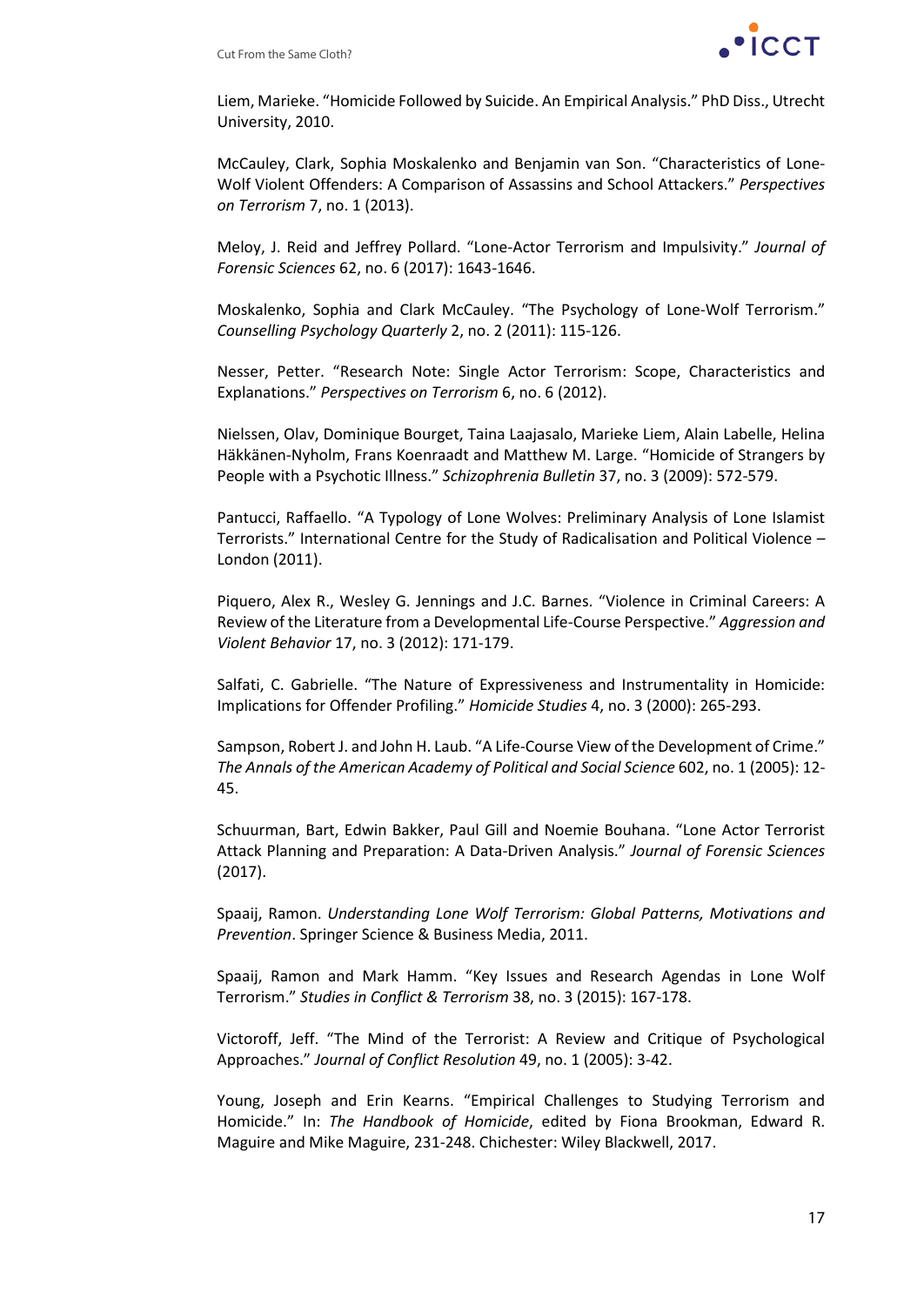

## Appendix: Tables

#### **Table 1:** *Event Characteristics of European Lone Actor Events versus European Homicide Events committed by single perpetrators*

| <b>Event Characteristics</b>             |                          |                          |                          |                          |              |
|------------------------------------------|--------------------------|--------------------------|--------------------------|--------------------------|--------------|
|                                          |                          |                          |                          |                          |              |
|                                          | Lone Actor Events        |                          | <b>Homicide Events</b>   |                          | Significance |
|                                          | $(n=66)$                 |                          | $(n=249)$                |                          |              |
|                                          | $\mathsf{N}$             | $\%$                     | N                        | $\%$                     |              |
| Number of lethal victims <sup>a</sup>    | $2.0(0-77)$              |                          | $1.0(1-4)$               |                          |              |
| Relationship to victim                   |                          |                          |                          |                          |              |
| Strangers/random                         | 50                       | 76.9                     | 21                       | 9.5                      | ***          |
| Know each other/not<br>random            | 15                       | 23.1                     | 202                      | 90.5                     |              |
| Missing                                  | $\mathbf{1}$             |                          | 26                       |                          |              |
| Weapon use <sup>55</sup>                 |                          |                          |                          |                          |              |
| Firearm                                  | 27                       | 40.9                     | 44                       | 18.0                     |              |
| Sharp instrument                         | 12                       | 18.2                     | 105                      | 42.9                     |              |
| Smoke/fire                               | 3                        | 4.5                      | 5                        | 2.0                      |              |
| Explosive                                | 13                       | 19.7                     | $\frac{1}{2}$            |                          |              |
| Vehicle                                  | 6                        | 9.1                      | $\overline{2}$           | 0.8                      |              |
| Violence without weapon                  | $\overline{a}$           |                          | 27                       | 11.0                     |              |
| Other                                    | 5                        | 7.6                      | 62                       | 25.3                     |              |
| Missing                                  |                          |                          | $\overline{a}$           |                          |              |
| Location                                 |                          |                          |                          |                          |              |
| Private home                             | $\overline{2}$           | 3.4                      | 164                      | 67.5                     |              |
| Park/forest                              | $\overline{a}$           |                          | 18                       | 7.4                      |              |
| Institution                              | 6                        | 10.0                     | 5                        | 2.0                      |              |
| <b>Public Place</b><br>(street/café/car) | 30                       | 50.0                     | 49                       | 20.2                     |              |
| Religious building                       | 8                        | 13.3                     | $\overline{\phantom{0}}$ |                          |              |
| Government building                      | 8                        | 13.3                     | $\overline{\phantom{0}}$ | $\overline{\phantom{a}}$ |              |
| Residence refugee or<br>asylum seekers   | $\overline{\phantom{0}}$ | $\overline{\phantom{0}}$ | $\overline{a}$           |                          |              |
| Other                                    | $\overline{\phantom{0}}$ | $\overline{\phantom{m}}$ | $\overline{7}$           | 2.9                      |              |
| <b>Missing</b>                           | 6                        |                          | 6                        |                          |              |

Percentages are based on known observations only

a Median and range

*- no significance tests, because of a cell count less than 5*

<span id="page-17-0"></span>- \* p ≤0.05; \*\* p ≤0.01; \*\*\* p ≤0.001 (two-tailed)

………………………………………………………………………………………………………………………

<sup>55</sup>Please note that weapon use in case of Lone Actor Events could only be determined by offender. Given the sometimes very large number of victims involved in Lone Actor attacks, for Lone Actors this variable reflects offender-based weapon use.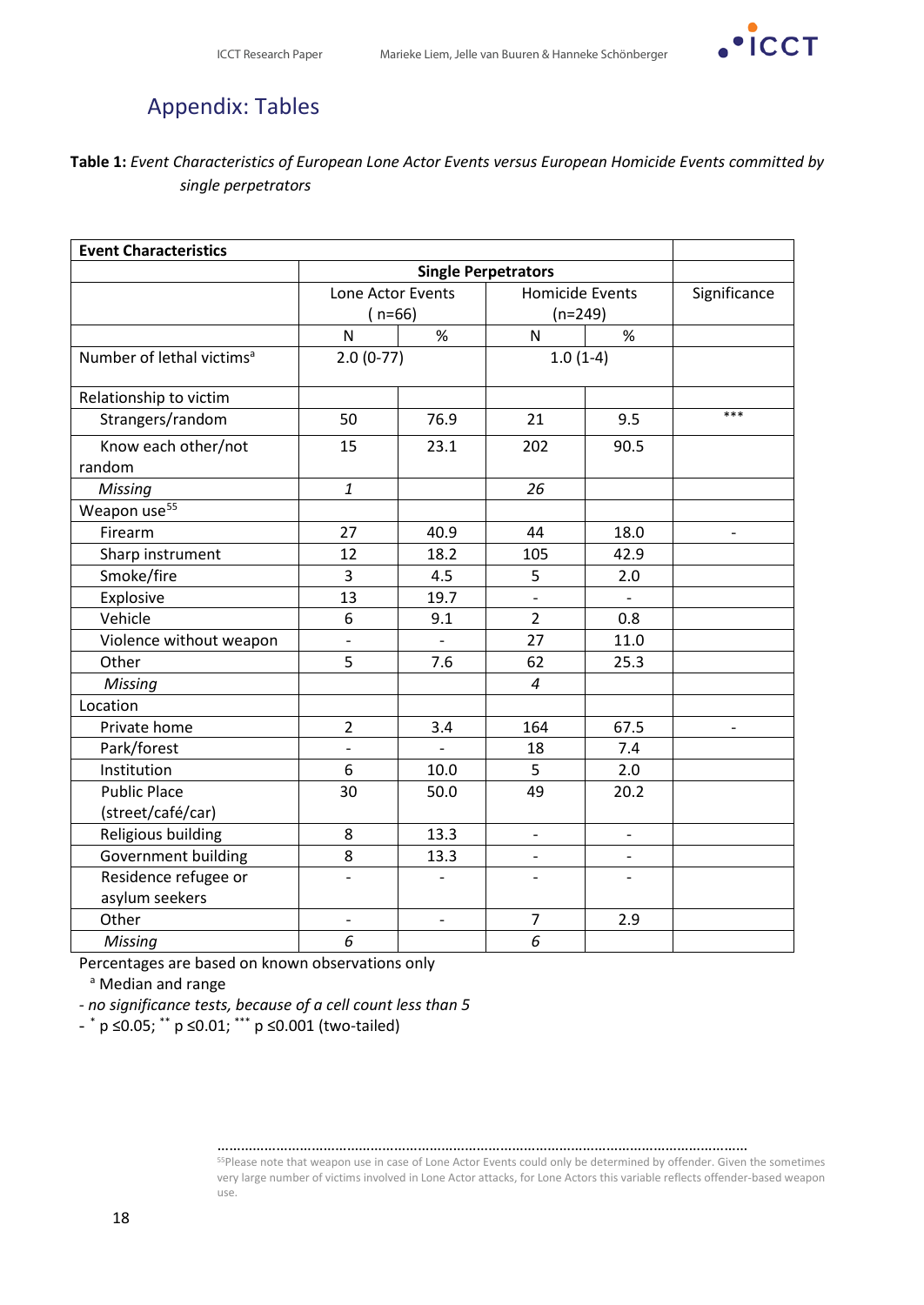

| <b>Socio-Demographic Characteristics</b> |                          |                          |                                                               |                          |                          |
|------------------------------------------|--------------------------|--------------------------|---------------------------------------------------------------|--------------------------|--------------------------|
|                                          | Lone Actors<br>$N = 66$  |                          | <b>Single Perpetrators</b><br>Homicide Offenders<br>$N = 249$ |                          | Significance             |
|                                          |                          |                          |                                                               |                          |                          |
|                                          | $\mathsf{N}$             | $\%$                     | ${\sf N}$                                                     | $\%$                     |                          |
| Gender <sup>a</sup>                      |                          |                          |                                                               |                          |                          |
| Male                                     | 65                       | 98.5                     | 222                                                           | 89.2                     | $\overline{\phantom{0}}$ |
| Female                                   | $\mathbf{1}$             | 1.5                      | 27                                                            | 10.8                     |                          |
| Age <sup>b</sup>                         |                          |                          |                                                               |                          |                          |
| Mean                                     | $31.1. (\pm 10.4)$       |                          | 37.2 (±13.4)                                                  |                          | $***$                    |
| Age category <sup>a</sup>                |                          |                          |                                                               |                          |                          |
| < 25                                     | 21                       | 31.8                     | 47                                                            | 18.9                     | $***$                    |
| 25-39                                    | 32                       | 48.5                     | 104                                                           | 41.8                     |                          |
| >40                                      | 13                       | 19.7                     | 98                                                            | 39.3                     |                          |
|                                          |                          |                          |                                                               |                          |                          |
| Ideology                                 |                          |                          |                                                               |                          |                          |
| Ethno-nationalist and                    | $\overline{2}$           | $\overline{3}$           |                                                               |                          |                          |
| separatist                               |                          |                          |                                                               |                          |                          |
| Left- wing and anarchist                 | 3                        | 4.5                      | $\overline{\phantom{0}}$                                      | $\overline{\phantom{0}}$ |                          |
| Other                                    | 18                       | 27.3                     |                                                               |                          |                          |
| Religiously inspired                     | 24                       | 36.4                     | $\qquad \qquad -$                                             | $\qquad \qquad -$        |                          |
| Right-wing                               | 14                       | 21.2                     | $\overline{\phantom{a}}$                                      | $\overline{\phantom{0}}$ |                          |
| Single issue                             | 5                        | 7.6                      |                                                               | $\overline{a}$           |                          |
| Type of homicide                         |                          |                          |                                                               |                          |                          |
| Domestic homicide                        | $\overline{\phantom{a}}$ | $\overline{\phantom{a}}$ | 107                                                           | 43.0                     | $\overline{\phantom{0}}$ |
| Non-domestic homicide                    | $\overline{\phantom{0}}$ |                          | 123                                                           | 49.4                     |                          |
| Unknown                                  |                          |                          | 19                                                            | 7.6                      |                          |
|                                          |                          |                          |                                                               |                          |                          |
| Marital status <sup>a</sup>              |                          |                          |                                                               |                          |                          |
| Not in a relationship                    | 33                       | 76.7                     | 71                                                            | 48.6                     | ***                      |
| In a relationship                        | 10                       | 23.3                     | 75                                                            | 51.4                     |                          |
| Missing                                  | 23                       |                          | 103                                                           |                          |                          |
| Employment status <sup>a</sup>           |                          |                          |                                                               |                          |                          |
| Unemployed                               | 30                       | 55,6                     | 90                                                            | 60.4                     | ns                       |
| Employed                                 | 24                       | 44.4                     | 59                                                            | 39.6                     |                          |
| <b>Missing</b>                           | 12                       |                          | 100                                                           |                          |                          |
| Educational level <sup>a</sup>           |                          |                          |                                                               |                          |                          |
| Primary                                  | $\pmb{0}$                | 0,0                      | 25                                                            | 25.8                     | $***$                    |
| Secondary                                | 26                       | 63.4                     | 64                                                            | 66.0                     |                          |
| Higher                                   | 15                       | 36.6                     | 8                                                             | 8.2                      |                          |
| Missing                                  | 25                       |                          | 152                                                           |                          |                          |

## **Table 2:** *Socio-demographic Characteristics of Lone Actors versus Homicide Offenders acting alone*

Percentages are based on known observations only

 $a^{\circ}$ Chi Square;  $b^{\circ}$ T-test; ns = non-significant

*- no significance tests*

\* p ≤0.05; \*\* p ≤0.01; \*\*\* p ≤0.001 (two-tailed)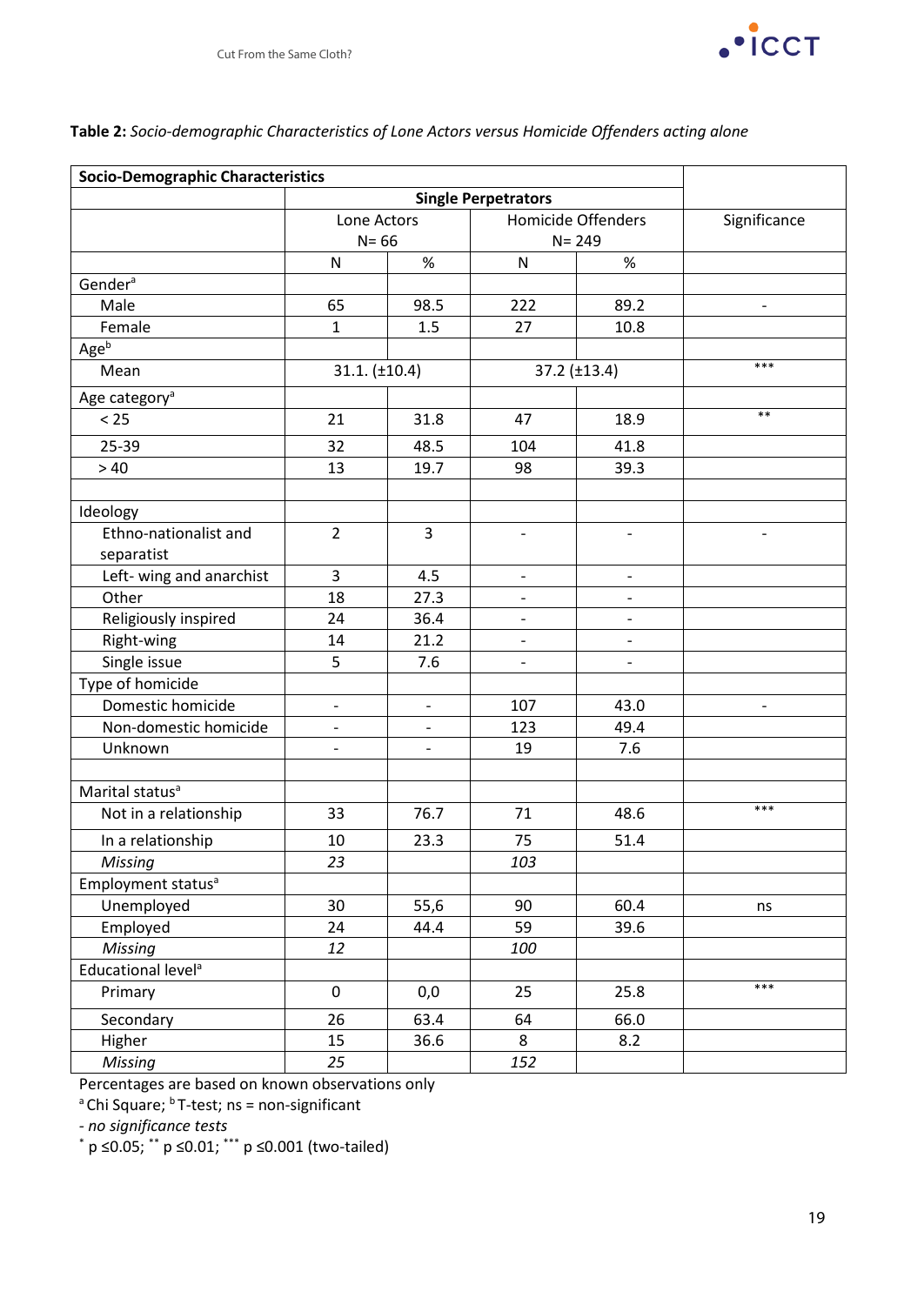

## **Table 3:** *Psychological background and violent history of Lone Actors versus Homicide Offenders acting alone*

| <b>Psychological Background and Violent History</b> |                          |                            |                                 |      |              |
|-----------------------------------------------------|--------------------------|----------------------------|---------------------------------|------|--------------|
|                                                     |                          | <b>Single Perpetrators</b> |                                 |      |              |
|                                                     | Lone Actors<br>$N=66$    |                            | Homicide Offenders<br>$N = 249$ |      | Significance |
|                                                     |                          |                            |                                 |      |              |
|                                                     | N                        | %                          | N                               | %    |              |
| Indication of mental illness <sup>a</sup>           |                          |                            |                                 |      |              |
| <b>No</b>                                           | 34                       | 51.5                       | 45                              | 50.6 | ns           |
| <b>Yes</b>                                          | 32                       | 48.5                       | 44                              | 49.4 |              |
| <b>Missing</b>                                      | $\overline{\phantom{0}}$ |                            | 160                             |      |              |
| Indication of substance use <sup>a</sup>            |                          |                            |                                 |      |              |
| No                                                  | 52                       | 78.8                       | 29                              | 19.3 | $***$        |
| Yes                                                 | 14                       | 21.2                       | 121                             | 80.7 |              |
| <b>Missing</b>                                      | -                        |                            | 99                              |      |              |
| History of violence <sup>a</sup>                    |                          |                            |                                 |      |              |
| No                                                  | 46                       | 69.7                       | 53                              | 41.4 | $***$        |
| Yes                                                 | 20                       | 30.3                       | 75                              | 58.6 |              |
| <b>Missing</b>                                      |                          |                            | 121                             |      |              |
| Committed suicide <sup>a</sup>                      | $\overline{\phantom{a}}$ |                            |                                 |      |              |
| No                                                  | 58                       | 87.9                       | 188                             | 94.9 | $\ast$       |
| Yes                                                 | 8                        | 12.1                       | 10                              | 5.1  |              |
| Missing                                             |                          |                            | 51                              |      |              |

Percentages are based on known observations only

 $a^2$ Chi Square; ns = non-significant

 $*$  p  $\leq$ 0.05;  $*$  p  $\leq$ 0.01;  $**$  p  $\leq$ 0.001 (two-tailed)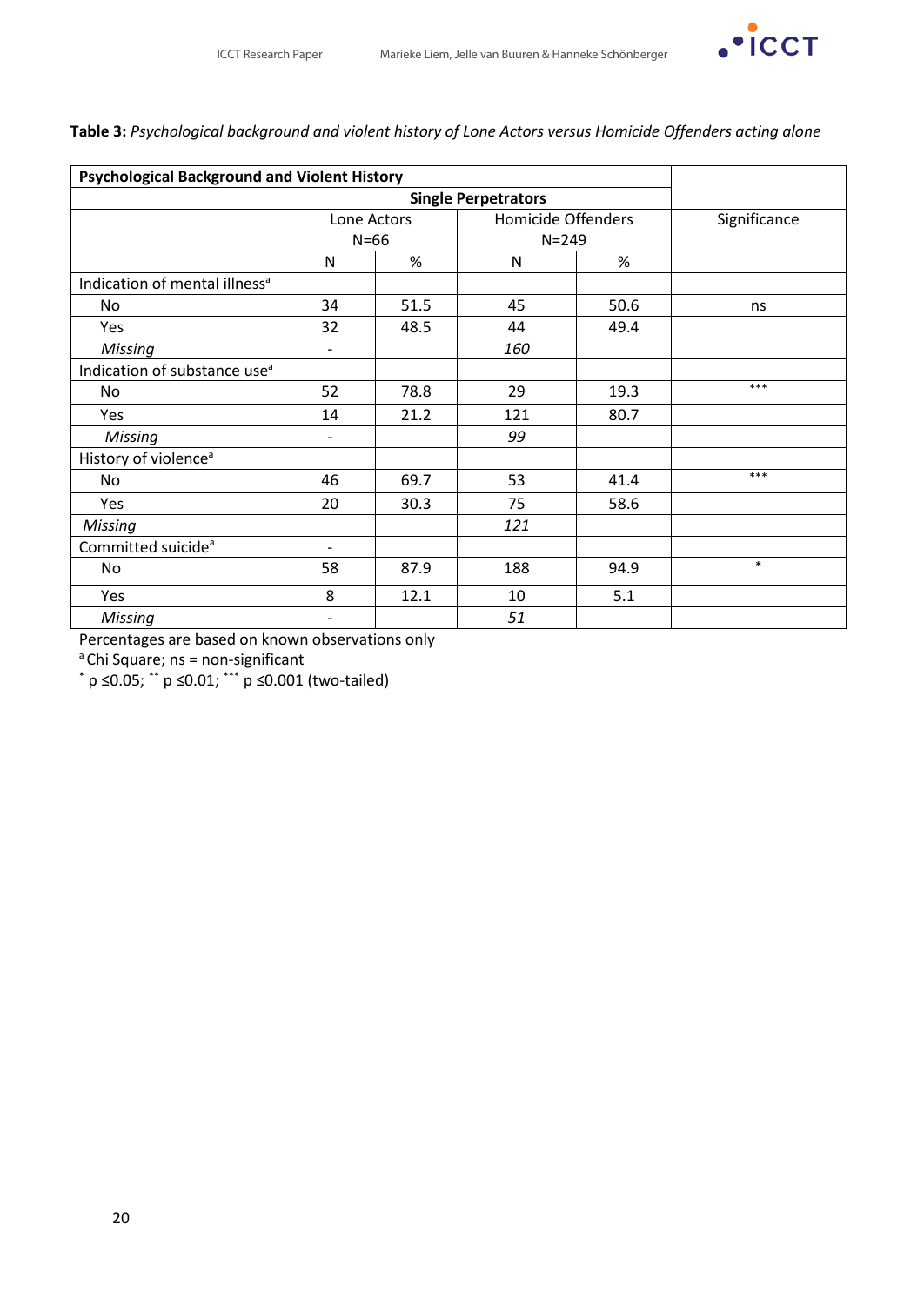

## About the Authors

## Marieke Liem

Marieke Liem is Associate Professor in Interpersonal Violence at Leiden University. Her research interests include interpersonal violence, with specific research projects on domestic homicide, homicide by the mentally ill, homicide followed by suicide, the effects of confinement on violent offenders, and international comparative research in lethal violence.

## Jelle van Buuren

Jelle van Buuren is a lecturer and researcher at the Institute of Security and Global Affairs, Leiden University. His research focuses amongst others on lone actor violence, conspiracy culture, political legitimacy and digital activism.

## Hanneke Schönberger

Hanneke Schönberger, MSc, is currently employed as a researcher at the Institute of Security and Global Affairs at Leiden University. Her research interests include homicide, mental illness and criminal careers.